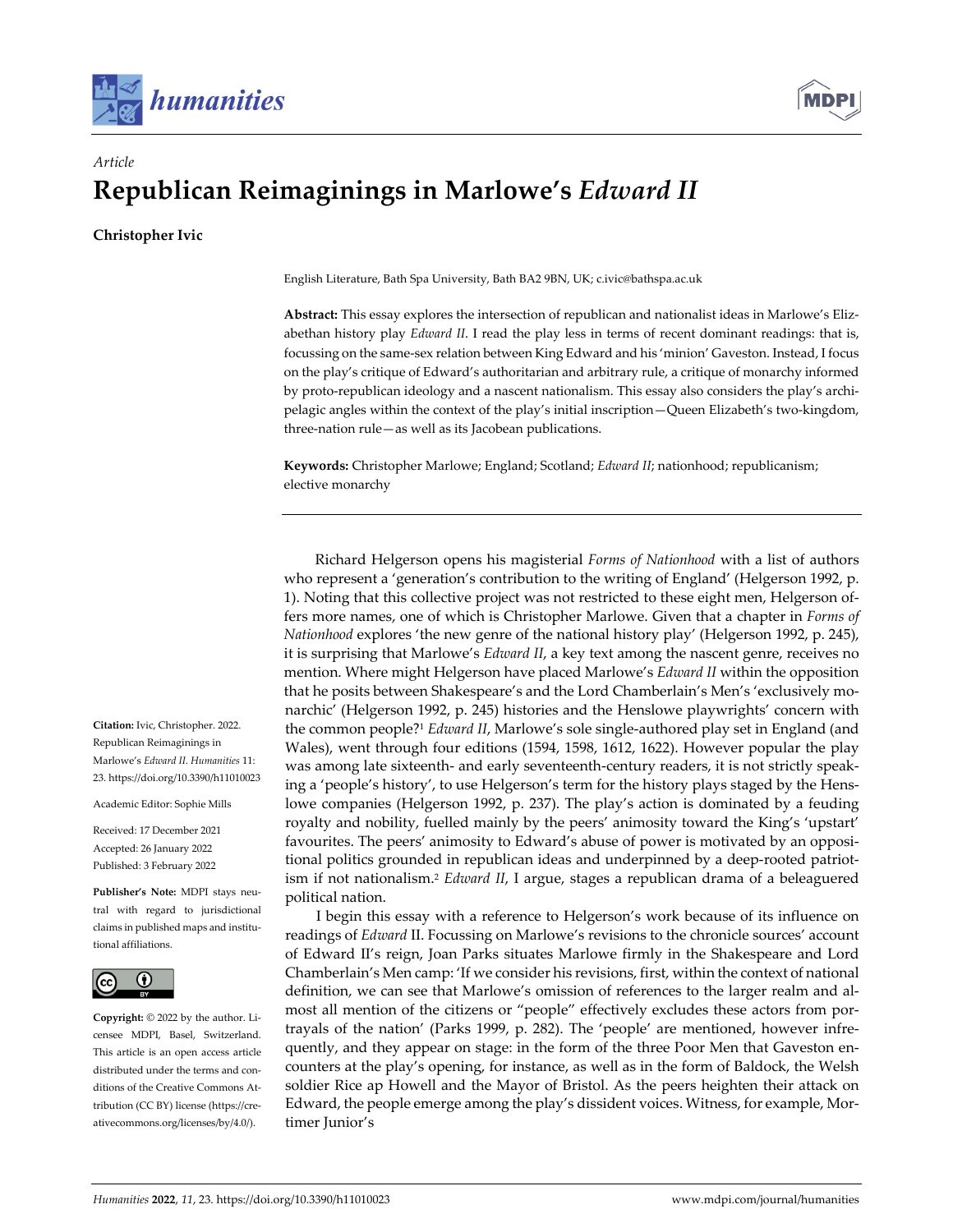The idle triumphs, masques, lascivious shows,

- And prodigal gifts bestowed on Gaveston
- Have drawn thy treasure dry and made thee weak;
- The murmuring commons overstretched hath. (Marlowe 2002, 2.2.156‐9)3

These lines are representative of a number of references to public or common dissent in the play, and they echo similar criticism of King Edward in Holinshed's *Chronicles*: for example, 'so that the English nation began to grow in contempt by the infortunate gouernment of the prince' (Holinshed 1587, III, p. 342).<sup>4</sup> Shortly after the reference to the 'murmuring commons', Mortimer Junior says to Edward 'Libels are cast against thee in the street; / Ballads and rhymes made of thy overthrow' (2.2.176-7), lines followed by Lancaster's 'The northern borderers, seeing their houses burnt, / Their wives and children slain, run up and down, / Cursing the name of thee and Gaveston' (2.2.178‐80). Pembroke's pro‐ nouncement on Gaveston's banishment as 'good news to the common sort' (1.4.92) is another example of the public disapproval of Edward's reign, as is Lancaster's response after seizing the document that Edward has signed to seal Gaveston's banishment: 'Give it me. I'll have it published in the streets' (1.4.89). At various moments in the play, the attitudes of the commoners allow Marlowe's audience and readers to gauge the play's shifting po‐ litical allegiances. This is made most explicit by the increasingly Machiavellian Mortimer Junior: 'The King must die, or Mortimer goes down. / The commons now begin to pity him' (5.4.1‐2). But it is Edward, or Edward's reign, to whom the title of 'England's scourge' (3.3.38) is bestowed. In response to Edward's ordering of the deaths of Lancaster and War‐ wick—Warwick's penultimate speech sees him denounce Edward as a 'Tyrant' (3.3.21)— Mortimer Junior wails 'England, unkind to thy nobility, / Groan for this grief' (3.3.31).<sup>5</sup> Whilst his invocation of England could be read as conflating Edward and England, itreads more like an apostrophe to an England dissociated from its sovereign, a political body, moreover, to which the play's characters direct their allegiance and affection. In other words, the 'natural' love that the peers 'would' have for their sovereign is redirected 'to *this* our native land' (1.2.98‐9, 2.3.1 my emphasis), an affection heightened, surely, by the London stage actor's use of deixis.

Although Parks does not cite Helgerson's work on the national history play, her anal‐ ysis of *Edward II* owes much to his reading of Shakespeare's English histories as 'exclusively monarchic'. Marlowe, Parks concludes, 'presents a monarch-centered nation, driven by private force' (Parks 1999, p. 289). The phrase 'monarch‐centered nation' fails to take into account the diminution of Edward's political (but not dramatic) centrality in the play. The history of a weak king surrounded by favourites supplied Marlowe with rich dramaturgical possibilities. The history of a weak king whose reign was marked by delegation and deposition also afforded Marlowe, whom Patrick Cheney labels '*the pioneer author in the writing of English republicanism*' (Cheney 2006, p. 27), with rich political possi‐ bilities. Historically—Marlowe did not include this—when Edward II journeyed to France in 1308 for his marriage to Isabella, Piers Gaveston was made regent of England in Ed‐ ward's absence, and later in the same year an exiled Gaveston was made lieutenant in Ireland.6 The play's concluding scenes are given over to Edward's deposition, Edward III's minority rule (at once an act of succession and election) and Mortimer Junior's Pro‐ tectorship. In response to Edward's 'Am I a king and must be overruled?' (1.1.134), I argue that *Edward II* enacts a decentring of the monarch, if not the concept of monarchy itself. The result is a profoundly republican reimagining of the political nation.

#### **1. 'Is This the Love You Bear Your Sovereign?': Nationhood and Affect**

If, as I argue, *Edward II* does not present 'a monarch-centered nation', then what kind of political community does Marlowe's *Edward II* imagine? The answer to this question is far from simple. Complicating matters is the play's use of a variety of terms when referring to the early fourteenth‐century England of Edward's troubled rule. 'England' occurs forty-two times in the play, ranking the play's uses of 'England' among the most of any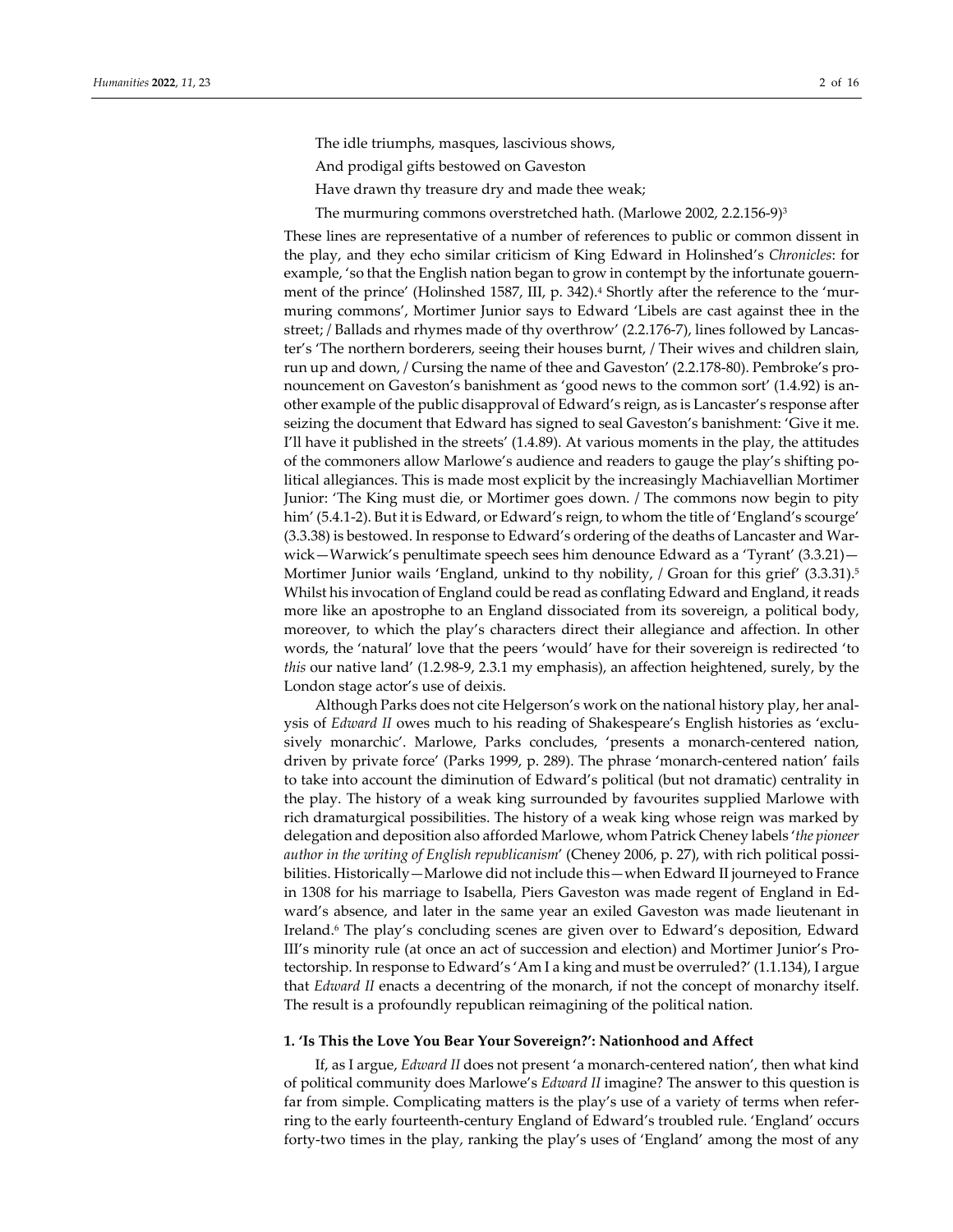early modern play. Terms substituted for 'England' include 'nation' and 'commonweal' (both used just once)7, 'state' (twice), 'kingdom' (three times), 'country' (nine times), 'land' (ten times) and, by far the most frequently employed term, 'realm' (twenty‐five times).8 What do these various references—their denotations, connotations not to mention the cultural, ideological and political work they perform—suggest about the play's imagining of 'England'? That *Edward II* contains numerous references to 'realm' and just one to 'commonweal' could mean the play imagines a monarchical realm. According to Ralf Hertel, '[w]hereas "realm" denotes England as a territory belonging to its rulers, "common‐ wealth", or "common wealth" as it was frequently spelt, points towards a collective source of authority as opposed to a monarchical one' (Hertel 2014, pp. 10–11). Reflecting on the use of 'realm' in government documents during King Edward VI's minority, Liah Greenfeld argues that 'realm' acquired 'the meaning of a polity which is a collective enterprise, rather than the king's property' (Greenfeld 1992, p. 37). In *Edward II,* 'realm' is voiced by numerous characters, and whilst it can denote an England belonging to the monarch—for instance, Edward's 'my realm' (3.1.3)—it can also signify a communal territory. In order to understand nationality, nation-ness and nationalism properly, Benedict Anderson argues, 'we need to consider carefully how they have come into historical being' (Anderson 1991, p. 4); such consideration includes, of course, the language that members of a nation used to designate the polity. 'The barons', Lisa Hopkins notes, 'insistently deploy a … discourse, centring on the words "realm" and "country"' (Hopkins 2010, p. 343). Indeed, Edward never uses the word 'country', and the peers never voice the word 'kingdom'. The play's sole use of the word 'commonweal'—Kent's 'Oh, miserable is that common‐ weal / Where lords keep courts and kings are locked in prison' (5.3.63)—attests to the risk of approaching this play with fixed definitions. *Pace* Hertel, Kent's use of 'commonweal' voices an anxiety about the power of a collective source of authority ('lords') at the ex‐ pense of the royal prerogative.

Throughout most of the play, Marlowe, like Holinshed, presents Edward's rule un‐ favourably, especially as the King shares his royal authority and privilege with personal favourites: Gaveston, initially, and then Spenser Senior and, especially, Spenser Junior, both of whom are described in Holinshed's *Chronicles* as 'vnprofitable members in the common‐wealth' (Holinshed 1587, III, p. 327). To Mortimer Junior's 'wilt [thou] fight it to the last, / And rather bathe thy sword in subjects' blood / Than banish that pernicious company' (3.2.26‐8), Edward replies 'Rather than thus be braved, / Make England's civil towns huge heaps of stones, / And plows to go about our palace gates' (3.2.29‐31)—not exactly music to an Elizabethan audience's ears. Edward's care for the self and disregard for England is most explicit in his response to the peers' deposition of Gaveston, which Edward attempts to divert by promising the peers social and political advancement:

My lord [Canterbury], you shall be chancellor of the realm,

Thou, Lancaster, high admiral of our fleet,

Young Mortimer and his uncle shall be earls,

And you, Lord Warwick, President of the North,

And thou [Pembroke] of Wales. (1.4.65‐9)

These lines are immediately followed by Edward's

If this content you not,

Make several kingdoms of this monarchy

And share it equally amongst you all,

So I may have some nook or corner left

To frolic with my dearest Gaveston. (1.4.69‐73)

Again and again, Edward's privileging of private desire—conveyed by the verb 'frolic' over public duty undermines his rule. The King's willingness to fragment the kingdom threatens real (geographic) and imagined (conceptual) demarcations of the nation. The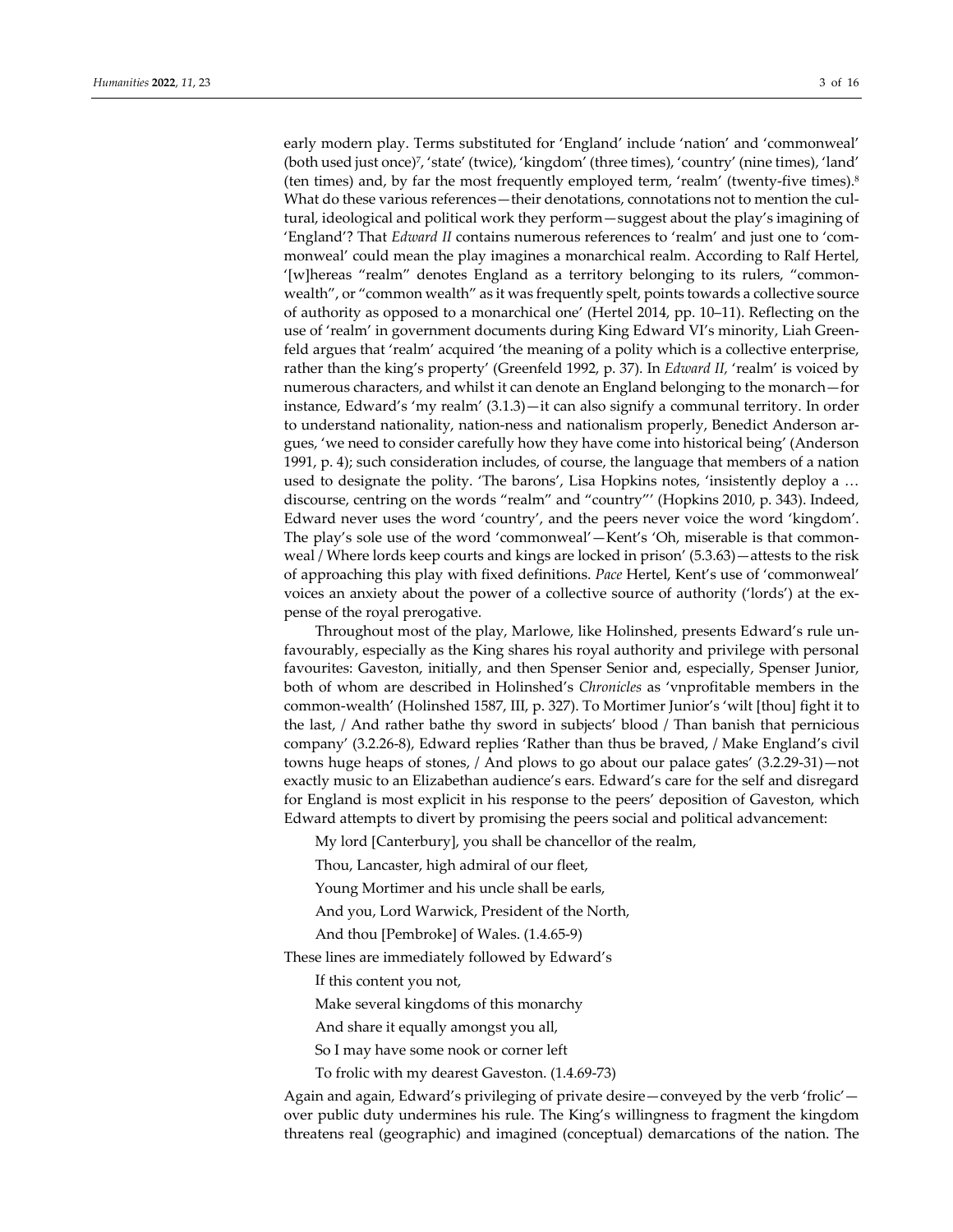*OED* attributes to this passage the following meaning for 'nook or corner': 'the furthest, smallest, or most obscure parts or aspects' (*OED n.* Phrases), which captures Edward's desire for a private space for Gaveston and himself. Other possible meanings include 'A point of land running into the sea; a headland, a promontory' (4a), which anticipates Gaveston's exile to Ireland as well as Edward's failed attempt to escape to Ireland, his boat driven to shore in south Wales before his eventual capture. Edward's 'And share it equally amongst you all' is remarkable in that it anticipates forms of political organisation grounded in a sharing of power that, as we shall see, surface later in the play. The play's opening, 'Come, Gaveston, / And share the kingdom with thy dearest friend' (1.1.1‐2), lines spoken by Gaveston but written by Edward, immediately point to a need to divest the weak and partisan monarch of power. To Edward's 'Was ever king thus overruled as I?', Lancaster deftly—that is, deferentially yet admonishingly—replies 'Learn then to rule us better, and the realm' (1.4.38‐9), a stinging reply that marks Lancaster as both subject and citizen.

In her *Nationalism: Five Roads to Modernity*, Greenfeld argues that sixteenth‐century England witnessed a shift from monarch-centred conceptualisations of England to conceptualisations of a political body ever conscious of its national identity, and central to her work are political terms key to an emergent England. 'In the period between 1500 and 1650′, Greenfeld writes, 'several crucial concepts altered their meaning and came into gen‐ eral use. The concepts were "country," "commonwealth," "empire," and "nation." The changes in meaning were concentrated in the sixteenth century. The four words became understood as synonyms, acquiring the sense which, with slight alterations, they retained later, but which differed from their separate meanings before. They came to mean "the sovereign people of England"' (Greenfeld 1992, p. 31). One word to which Greenfeld lends particular focus is 'country', which she describes as 'one of the most evocative terms of the period', adding, 'it is clear from the context of numerous contemporary writings that in saying "my country," sixteenth-century Englishmen ... meant a great entity to which they owed supreme allegiance, *patria*, the nation' (Greenfeld 1992, p. 32). Perhaps Greenfeld fixes to these words meanings that are too rigid and too stable. Still, one way to understand better the political nation that the play imagines is to explore its various and shifting invocations of allegiance.

Just before Gaveston's return from Ireland, the peers lament the political costs of Ed‐ ward's attachment to his 'minion'. 'Nothing but Gaveston', Mortimer Junior proclaims, adding 'You have matters of more weight to think upon; / The King of France sets foot in Normandy' (2.2.7‐9), to which Edward flippantly replies 'A trifle. We'll expel him when we please' (2.2.10)—a line that comes back to haunt Edward when Isabella informs him later in the play that 'Lord Valois, our brother, King of France, / Because Your Highness hath been slack in homage, / Hath seized Normandy into his hands' (3.1.62-4). The peers then mock Edward's advancement of the 'upstart' Gaveston, to which an enraged Edward responds 'Is this the love you bear your sovereign?' (2.2.30). This question initiates the play's serious reflection on and interrogation of subjects' affection or loyalty.

During the play's depiction of the historical Tyneside battle, Edmund, Edward's brother, announces his shift of allegiance from Edward to the peers:

My lords, of love to this our native land

- I come to join with you and leave the King,
- And in your quarrel and the realm's behoof
- Will be the first that shall adventure life. (2.3.1‐4)

Edmund's declaration of his 'love' for 'this our native land' is a prime example of the play's patriotism or affective nationalism, especially as it is motivated by his commitment to the *res publica*. His use of 'realm' intersects with the sense that Greenfeld ascribes it: 'a polity which is a collective enterprise, rather than the king's property' (Greenfeld 1992, p. 37). Whereas 'kingdom' denotes a polity organised by political subjection, 'our native land' connotes a sense of belonging: one's place of birth, one's country, a national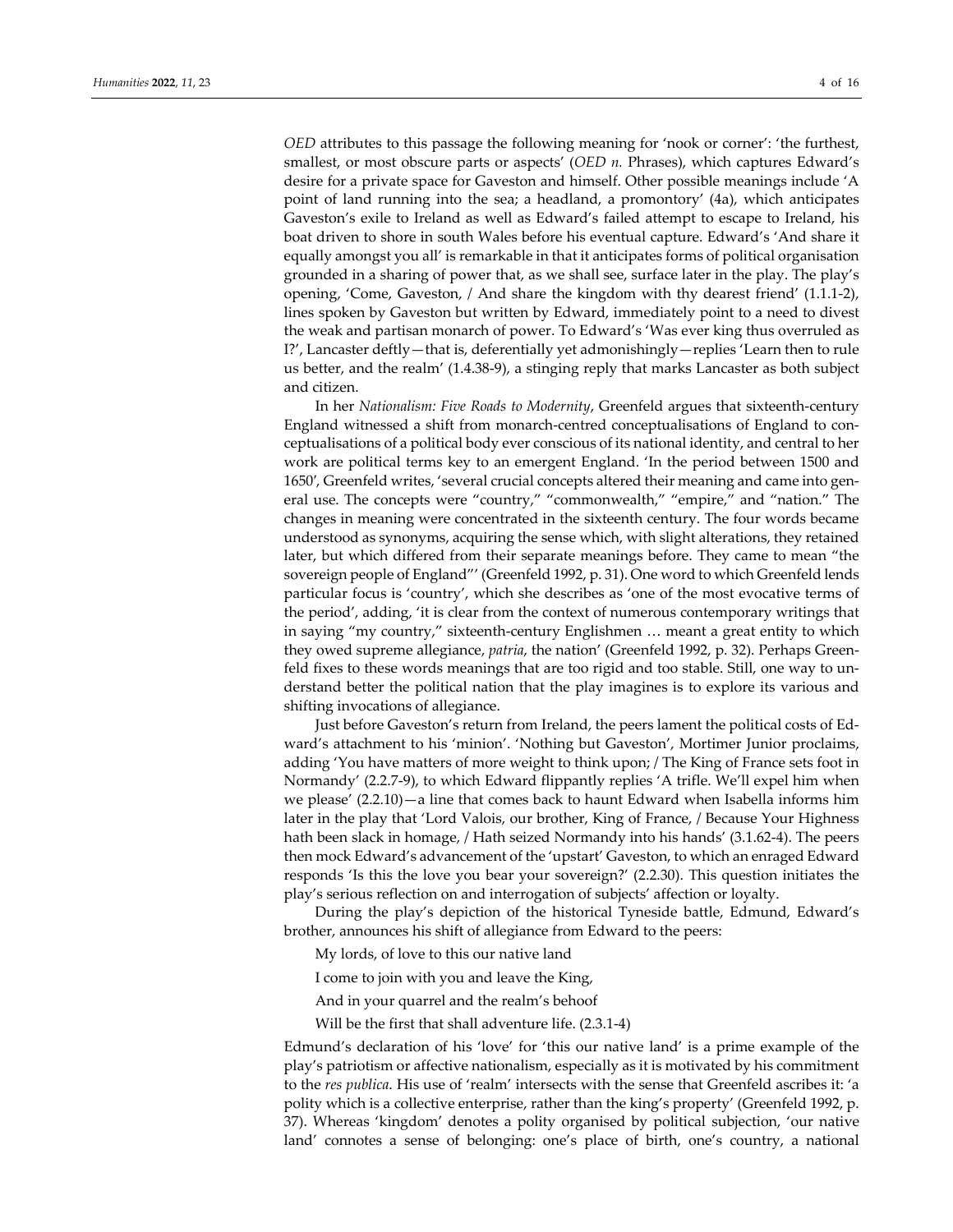community.9 At various moments in the play, characters invoke 'country' and 'England', as opposed to divinity, in order to legitimate their political actions. After the peers have captured Gaveston, Warwick introduces a phrase that functions like a refrain in the play: 'it is our country's cause' (2.5.22). Upon seizing Gaveston, who is guarded by the earl of Pembroke's men, Warwick states 'it is my country's cause I follow' (2.6.10). Further in‐ stances include Kent's 'my country's cause' (4.1.3)—at this point Kent is siding with the peers—and Mortimer Junior's 'our country's cause' (4.4.18). When Queen Isabella de‐ clares 'Care of my country called me to this war' (4.6.65), her care for England, combined with an opposition to Edward, serves to naturalise the French Queen. Mortimer Junior's response to Isabella—'Your king hath wronged your country' (4.6.67)—reveals the inter‐ section of political opposition and national belonging as well as a collective and affective sense of nationhood. Edward's references to 'my kingdom', 'my land' and 'my realm' are far outnumbered by his numerous references to 'my crown', but they all bear witness to an individual and possessive claim grounded in a sense of dominion rather than national belonging or connection. Not surprisingly, when a disempowered Edward reflects on his reign, he cites his 'rule and empery' (4.7.14).

# **2. 'Chased from England's Bounds': Displacing the Monarch**

The historical 'England' that *Edward II*, which was entered into the Stationers' Regis‐ ter on 6 July 1593, brings to the stage is, of course, informed by the political culture that conditioned Marlowe's writing, ranging from such diverse ideas as the 'mixed monarchy' outlined by Thomas Smith in *De Republica Anglorum: the Maner of Gouernement or Policie of the Realme of England* (1581/3), the seditious 'Leicester's Commonwealth' (scribal publica‐ tions) and Catholic resistance theories motivated by (publicly banned) discussions of the succession question in the latter half of Queen Elizabeth's reign, Robert Person's *Confer‐ ence about the Next Succession to the Crowne* (Antwerp 1595) being the key text.10 In response to New Historicism's fetishising of power, as evinced in Helgerson's reading of Shake‐ speare's history plays, literary historians of the early modern stage are rereading select plays as the products of playwrights who were, to paraphrase Patrick Collinson, citizens concealed within the status of subjects (Collinson 1990, p. 24). In other words, once-ubiquitous deference to authority has given way to oppositional discourses, including repub‐ lican ideas. In reference to Shakespeare's first tetralogy, to which Marlowe, it has recently been argued, contributed, Andrew Hadfield writes, '[t]his major collaborative project needs to be read in terms of the prevailing notion of a "monarchical republic"' (Hadfield 2005, p. 149).11 Cheney detects in Marlowe's literary republicanism not only caution against but also resistance to monarchical absolutism, and he designates *Edward II* 'an es‐ pecially sturdy example of Marlowe's republican authorship toward the end of his literary career' (Cheney 2009, p. 148).12 'Republicanism', simply put, 'challenged the arbitrary rights of kings in the name of the common good' (Calhoun 1997, p. 70). When Edward asks 'But tell me, must I now resign my crown, / To make usurping Mortimer a king?', Winchester's response is telling: 'Your Grace mistakes; it is for England's good, / And princely Edward's right we crave the crown' (5.1.38‐9). Winchester's correction shifts the focus from the dynastic realm to the *res publica*.

Central to 'republican authorship' in late sixteenth‐century England was the return to and appropriation of ancient Roman texts by writers such as Cicero, Livy and Lucan, whether, for instance, in the form of translation or performed history.13 *Edward II* returns not to ancient Rome but medieval England, yet the play's allusions to the Roman Republic are significant: for example, when Gaveston compares himself to 'Caesar riding in the Roman street' (1.1.172) and when, laterin the play, Rice ap Howellrefers to Spencer Senior as 'this traitor to the state', comparing him to 'the lawless Catiline of Rome' (4.6.49, 51). Not unlike other Elizabethan texts with republican‐inflected ideas, *Edward II* occupies a safe historical vantage point so as to fend off potential charges of commenting dangerously on the present. 'Republicanism', Craig Calhoun notes, 'turned crucially on the no‐ tion of the public, and granted a powerful role to critical public discourse among members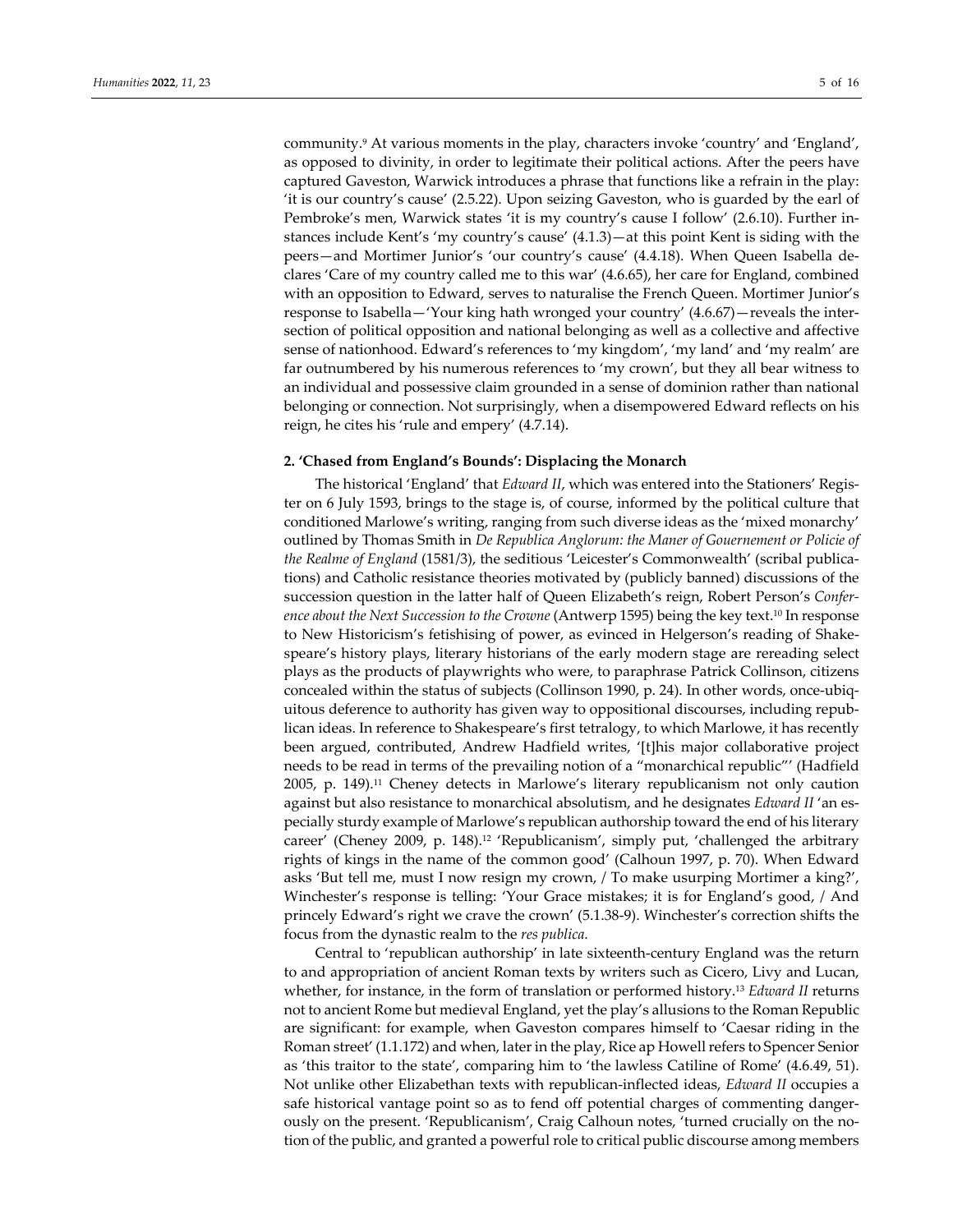of a political community' (Calhoun 1997, pp. 70–71). Whilst this quotation calls to mind, say, John Milton's England, the place of the early modern stage in shaping public dis‐ course should not be underestimated. The past to which Marlowe returns is, of course, significant within the context of Elizabethan political culture. Under the historical King Edward II, 'England was being inevitably turned into a limited monarchy by the outcry of an united baronage against a weak and fickle ruler' (Fryde 1979, p. 3). In the play, Ed‐ ward's reign is restricted if not contested by an oppositional nobility and a legitimating Parliament. Nowhere is this more evident than in the play's investment in the concept of elective monarchy.14

If, as critics suggest, Marlowe's prime source for the play was Holinshed's *Chronicles*, then what might Marlowe have gleaned from this text's account of King Edward II's life? On the transition from King Edward II to his son King Edward III, Holinshed has this to say: 'And so thervpon the nine and twentith day of Ianuarie in session of parlement then at Westminster assembled, was the third king Edward, sonne to king Edward the second, chosen and elected king of England, by the authoritie of the same parlement, first (as be‐ fore is said) confirmed by his fathers resignation' (Holinshed 1587, III, p. 318). Marlowe appropriates and intensifies the *Chronicles*' language of election. Edward's first entrance in the play is prefaced by Gaveston's 'Here comes the King and the nobles / From the Parliament' (1.1.71-2), which not only establishes the play's political drama but also foregrounds the legitimating power of 'the Parliament'. Republican strains surface again and again in the play. In the midst of a scene concerning Gaveston's exile, Mortimer Junior says to the Archbishop of Canterbury about Edward 'Curse him if he refuse, and then may we / Depose him and elect another king' (1.4.54‐5). The play posits a mixed polity in that Edward's attempt to consolidate power is met by fierce opposition from the nobles, who emerge as key political players. Of course, Edward is not the only figure in the play looking to consolidate and abuse his power. Mortimer Junior's declaration 'I am Protector now' is followed by his 'The Queen and Mortimer / Shall rule the realm, the King, and none rule us (5.4.64‐6), lines spoken at a moment when the play invites its audience and/or readers to view this 'Protector' as a threat to the realm. Sensing her and Mortimer's fall, Isabella says of her son 'Into the council chamber he is gone / To crave the aid and succor of his peers' (5.6.20‐1). We see little of Edward III as king, but what we do see is a child monarch who earnestly seeks his peers' counsel. Marlowe's use of 'crave' here is significant in that the verb, at the time of the play's composition, had lost its earlier meaning— 'To demand (a thing), to ask with authority, or by right' (*OED v.*1a)—rendering Edward's rule not unlike the 'mixed monarchy' of his Tudor namesake.

*Edward II*'s political investment in a mixed polity is captured forcefully in the play's use of the word 'peer'. The aforementioned reference to King Edward III among 'his peers' could, of course, be read, on one hand, as a term for those below him or, on the other, as a synonym for his equals. The specific setting of the 'council chamber', I would argue, suggests the latter. When Mortimer Junior refers to himself and his fellow nobles as those 'that be [Edward's] peers' (1.2.42), he does so fully aware that 'peers' signifies members of the hereditary nobility as well as, and especially, Edward's equals, a point reinforced by Mortimer Junior's 'We will not thus be faced and overpeered' (1.4.19). Warwick's 'Let [Edward] know his peers' (1.4.23) sounds very much like 'let Edward know his equals'. Moreover, Parliament figures centrally in the play. In the wake of Edward's defeat at Bris‐ tol, Kent demands of Queen Isabella 'How will you deal with Edward after his fall?' (4.6.31), Mortimer Junior's interjection, however self‐serving, points to a powerful Parlia‐ ment: ''Tis not in her controlment, nor in ours, / But as the realm and Parliament shall please' (4.6.35-6). Edward evokes elective monarchy with contempt—he dismissively refers to Mortimer Junior as a 'new‐elected king' (5.1.78)15—but the play as a whole takes a very different approach.16 In response to Trussel's 'the Parliament must have present news' (5.1.84), the stage directions read '*The King rageth*', and in his rage Edward declares to Leicester and Winchester, who have come to collect the crown and bring it to London,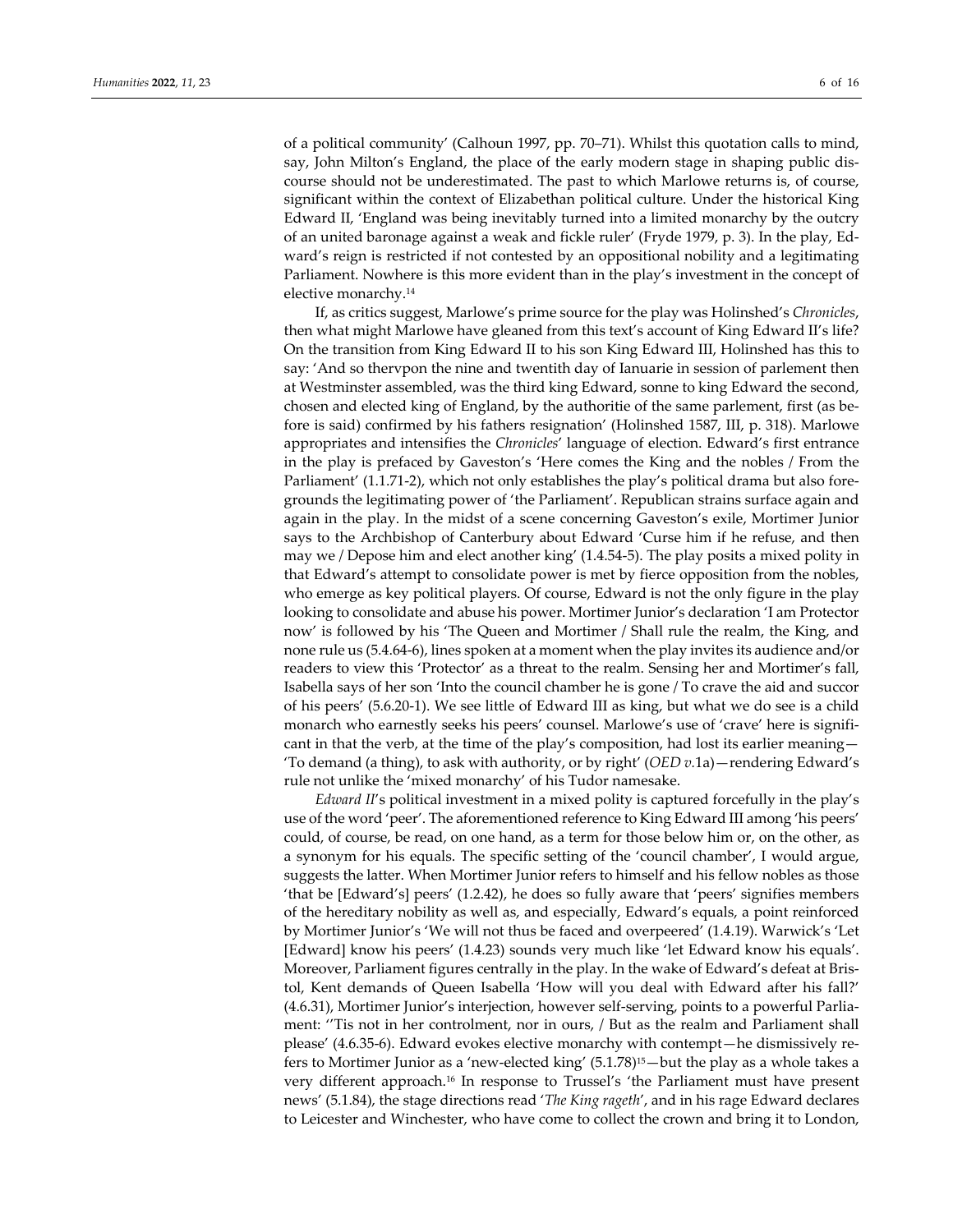'Elect, conspire, install, do what you will' (5.1.88).17 Earlier in this scene, Edward brood‐ ingly reflects on his political disempowerment:

But what are kings, when regiment is gone,

But perfect shadows in a sunshine day?

My nobles rule; I bear the name of king,

I wear the crown but am controlled by them. (5.1.26‐9)

Did Marlowe intend for his Elizabethan audience and readers to receive Edward's shadow king speech sympathetically, or did he offer up these lines as a stinging interrog‐ ative that cuts through 'regiment', defined by the *OED* as 'royal authority' (*n.*1.a) but also '[t]he office or function of ruler' (*n.*2.a)?18 Once captured, Edward is subject to various forms of degradation and ultimately cruelly tortured. Emily Bartels describes Edward II at the play's close as '[d]isempowered and displaced', adding that he 'is able to write him‐ self into the position of political and sexual victim'. Acknowledging that Edward's 'complicity in the crisis of power is not erased', Bartels argues that 'it is softened and our sym‐ pathies toward him are encouraged' (Bartels 1993, p. 166). This history play is, of course, a tragedy, and Edward's words to Lightborn 'I see my tragedy written in thy brows' (5.5.73) introduce the pathos underpinning the staging of Edward's violent death. The play's title as it appears on the 1594 quarto‐form octavo, which was printed after Mar‐ lowe's death, ascribes 'the tragicall fall' to Mortimer Junior: *The troublesome raigne and lam‐ entable death of Edward the second, King of England: with the tragicall fall of proud Mortimer*. When Isabella proclaims 'Now, Mortimer, begins our tragedy' (5.6.23), she does so immediately after having informed Mortimer Junior of King Edward III's desire to seek revenge on her and Mortimer for having ordered his father's murder. If we shift the focus from 'our sympathies' to Marlowe's 'republican authorship', then Edward's disempowerment and displacement take on significant meaning. Through much of the play, the King is on the move; his movement eventually takes him outside of England into Wales. Kent de‐ scribes Edward, who has just attempted to flee to Ireland, as 'chased from England's bounds' (4.6.62). Kent speaks this line in Bristol, which seems to mark a national boundary line, separating England from Wales. Reinforcing Edward's political displacement from 'the office or function of ruler', therefore, is his geographical displacement.

#### **3. 'That Peevish Frenchman': Un‐English Gaveston**

*Edward II*'s handling of nationhood has received nothing near the amount of critical scrutiny afforded Shakespeare's history plays.19 Readings of nationhood in *Edward II* have centred on the same‐sex relationship between King Edward and his favourite, Gaveston.20 'In *Edward II*', Stephen O'Neill argues, 'the Shakespearean drama of the nation, that broad concern with the condition of England, is overshadowed by a Marlovian drama of desire as the play focuses on the relationship between the king and his favourite, Gaveston' (O'Neill 1999, p. 90). Given Gaveston's death before the play's midway point, is the 'drama of the nation' overshadowed by a 'drama of desire'? Surely *Edward II* stages a drama of the nation, and, surely, Gaveston plays a crucial role in the national drama.

Critics have noted that King Edward's opponents voice resistance less to Edward's and Gaveston's erotic relationship than to the social advancement of 'his old mate' (Hol‐ inshed 1587, III, p. 318).<sup>21</sup> According to Curtis Perry, 'the discourse of corrupt favoritism is the period's most important unofficial vehicle for exploring constitutional unease concerning the nature and limits of personal monarchy within the balanced English constitu‐ tion' (Perry 2006, p. 1). Following Holinshed, Marlowe has Edward promote Gaveston immediately upon his return to England from banishment:

I here create thee Lord High Chamberlain,

Chief Secretary to the state and me,

Earl of Cornwall, King and Lord of Man. (1.1.153‐5)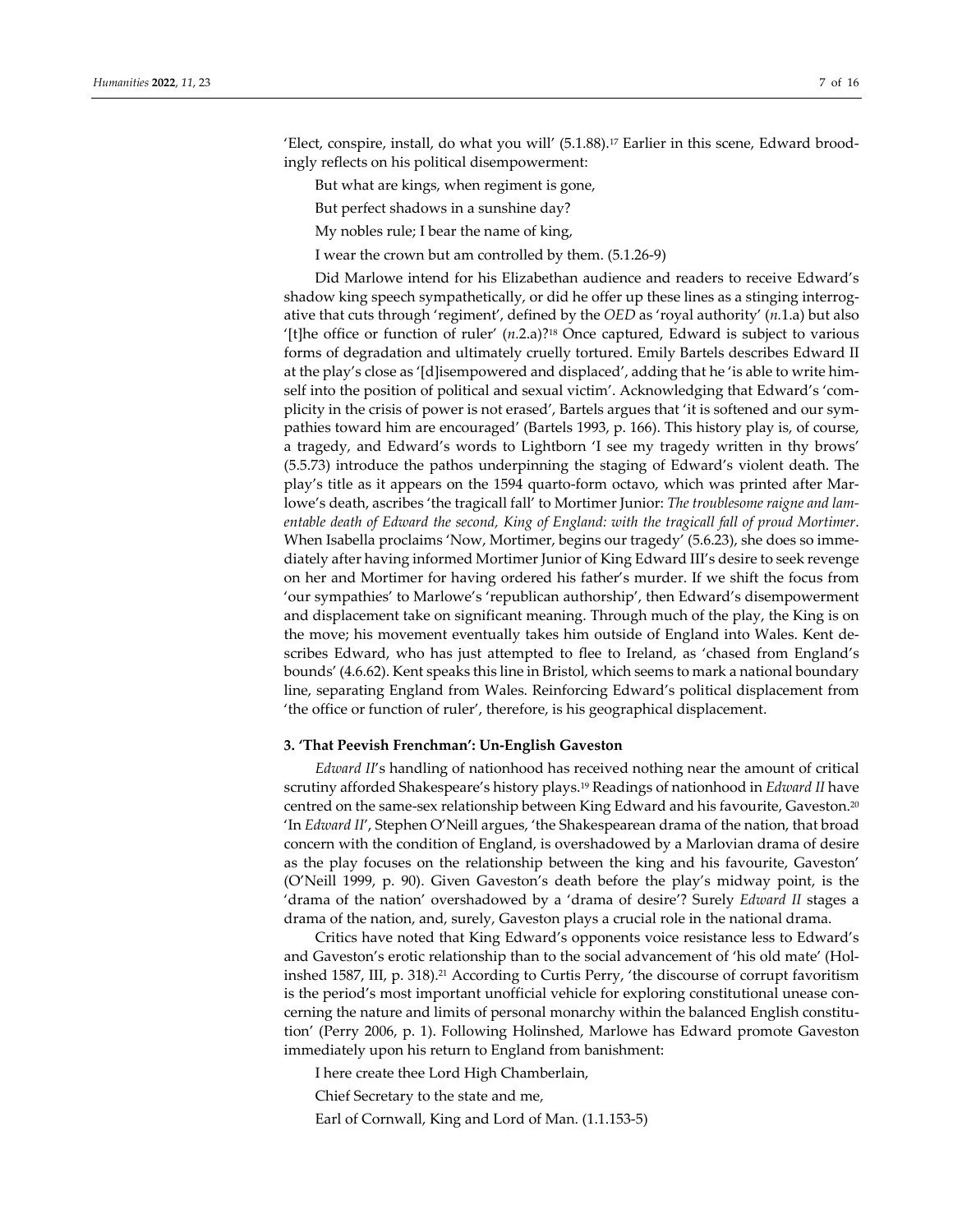Throughout the play's opening scenes, the peers rail against and ridicule Gaveston's newly acquired titles. Upon learning of Gaveston's advancement, the peers—Warwick, Lancaster, Mortimer Senior and Junior—term him 'base', 'slave', 'peasant', 'upstart' and, again and again, 'minion'. Lancaster's 'that base and obscure Gaveston' (1.1.100) sets the tone for the peers' scornful dismissal of 'the new earl', 'the ignoble vassal' (1.4.11, 1.4.16). However, the play adds a further layer of insults, ones absent from the chronicle sources, that target Gaveston's foreignness.

The historical Piers Gaveston was the son of Arnaud de Gabaston, a Gascon knight, and his wife, Claramonde de Marsan. The first reference to Gaveston in English military records is in 1297, when he served King Edward I in Flanders; he served in Edward's army in Scotland in 1300, alongside his father and brother, and on other occasions. Not long after entering the future Edward II's household, Gaveston received the first of his three exiles from England. Upon returning to England after his first exile, Gaveston was immediately created Earl of Cornwall by Edward II. Gaveston's position as royal favourite is evident in his position as regent during Edward's absence for the purpose of marrying Isabella of France. Gaveston's second exile saw him eventually serve as the King's lieutenant in Ireland, a prelude, perhaps, to his appointment as Edward's lieutenant in Scotland in 1311 before meeting his death at the hands of earls of Warwick, Lancaster, and Hereford in 1312.<sup>22</sup>

In Holinshed's *Chronicles*, the account of the historical King Edward's reign opens with Gaveston's injurious influence on the king: 'for the vsing the said Peers [Gaveston] as a procurer of his disordered dooings, [Edward] began to haue his nobles in no regard, to set nothing by his instructions, and to take small heed vnto the goode gouernment of the commonwealth' (Holinshed 1587, III, p. 318).23 In Marlowe's play, the peers' diatribes against 'ambitious' (1.2.31) Gaveston similarly centre on the threat that he poses to 'the pliant king' (1.1.52) and, especially, the *res publica*. Mortimer Junior's prediction that Gaveston 'Will be the ruin of the realm' (1.2.32) is echoed by Edmund when he says to Edward 'I see your love to Gaveston / Will be the ruin of the realm and you' (2.2.207‐08). Although Tudor chronicles figure Gaveston as a corrupter of King Edward II and, in turn, a threat to the realm, they do not cite his non‐Englishness as a cause of, or among the causes of, his harmful presence in Edward's court. In fact, Tudor chronicles make little of Gaveston's non‐Englishness. In Holinshed's account of Edward I's reign, Gaveston is de‐ scribed as 'an esquire of Gascoine' (Holinshed 1587, III, p. 313). The chronicler John Stow describes 'Pierce of Gauaston [as] a straunger borne' (Stow 1580, p. 326). Whilst the hos‐ tility that the peers direct at Gaveston is grounded in early modern notions of fixed social hierarchies and motivated by their objection to Edward and Gaveston's erotic relationship, it is reinforced by a xenophobic un‐Englishing of Gaveston. Befitting his desire for 'Italian masques' (1.1.54), not to mention his 'short Italian hooded cloak' and 'Tuscan cap' (1.4.12‐13), Gaveston twice speaks Italian—'*Tanti*' (1.1.22), 'malgrado'(2.5.5)—in between which he manages a '*Mort Dieu!*' (1.1.89). Gaveston describes himself as having 'c[o]me lately out of France' (1.1.43), and Mortimer Junior labels him 'that peevish Frenchman' (1.2.7) and 'inveigling Frenchman' (1.2.57). The taunts directed at Queen Isabella, King Edward's French wife, it should be noted, never really take on a similar national component.<sup>24</sup> When the Queen addresses her 'countrymen' (4.4.1, 6)—the play's only two utterances of this word—'England's queen' (4.4.23) directs her speech not to her French coun‐ trymen but rather to her fellow English countrymen. When Mortimer Junior says to the Queen 'Your king hath wronged your country' (4.6.67), the country to which he refers is England.

As Lisa Hopkins notes, the peers' 'animus against Gaveston is [partly] that they see him as a stranger to the land to which they themselves avow such strong attachment' (Hopkins 2010, p. 342). Gaveston, according to O'Neill, 'is imagined as a catalyst for the emasculation of the king and the contamination of England' (O'Neill 1999, p. 92).25 On 'the lexicon of epithets' that the peers use for Gaveston, O'Neill remarks 'these evince … the desire among the barons for a pure, homogeneous England that requires Gaveston's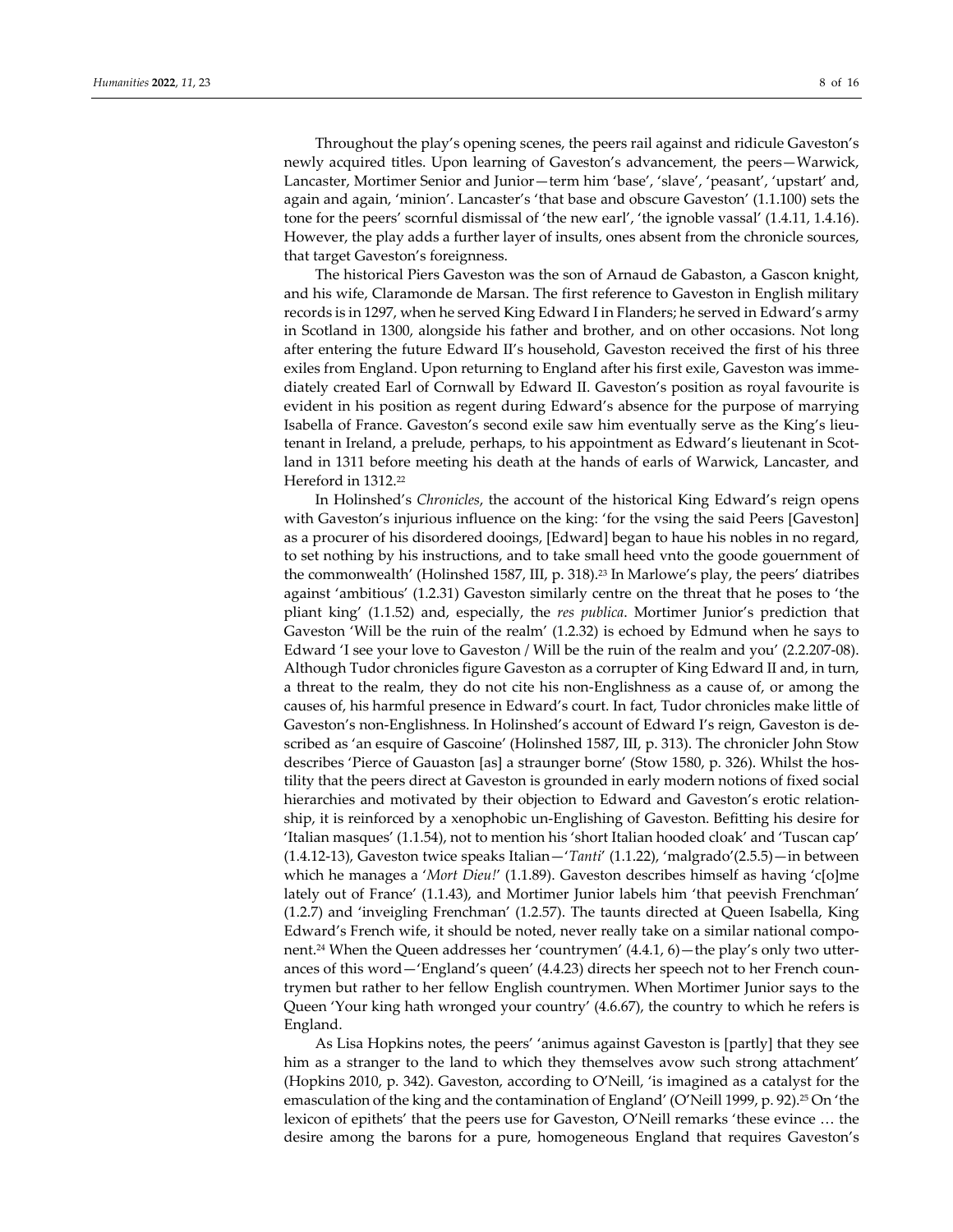absence; and, since Ireland is the location of his absence, it is as if it becomes a repository of impure, alien elements' (O'Neill 1999, p. 91). Whilst the play marks Gaveston as a 'stranger', as 'alien', it is important not to overlook the ways in which he incites the play's rhetoric of nationhood. In the play's opening speech, Gaveston introduces key words in the play's political lexicon when he references 'the kingdom' (1.1.2), when he terms him‐ self 'the favorite of a king' (1.1.5) and when he speaks dismissively of 'the lordly peers'  $(1.1.18)$  and 'the multitude'  $(1.1.20)$ .<sup>26</sup> In the opening scene, the play's dominant political term, 'the realm', is invoked in reference to Gaveston, and, significantly, these two early voicings of 'the realm' signify Gaveston's exclusion from it. Firstly, we have Mortimer Junior's address to King Edward:

Mine uncle here, this earl, and I myself

Were sworn to your father at his death

That [Gaveston] should ne'er return into the realm. (1.1.81‐3)

These lines are soon followed by Lancaster's

Four earldoms have I besides Lancaster—

Derby, Salisbury, Lincoln, Leicester.

These will I sell to give my soldiers pay

Ere Gaveston shall stay within the realm. (1.1.101‐04)

Georgia Brown argues that '*Edward II* contributes to sixteenth‐century debates about the nature of history and English identity, and expresses anxiety about what is being excluded from the definition of Englishness' (Brown 2002, p. 166). Foreign Gaveston is very much excluded from the play's affective rhetoric of nationhood. As mentioned, the word 'England' is spoken forty-two times in the play, but never by Gaveston. His voicing of 'kingdom' (1.12) and 'land' (1.4.107) mark the only instances in which he uses such political terms—describing the former as 'his voicing' is problematic, for he is reading from a letter written by Edward. Gaveston's 'Were I a king — ' is cut off mid-sentence by Mortimer Junior, who retorts 'villain, wherefore talks thou of a king' (1.4.27‐8).

If Gaveston's non‐Englishness marks him out in the play, so too does his lack of at‐ tachment to England. The play opens with Gaveston having returned to England from France, and although he describes himself as 'exiled', he reveals no connection to the place from which he has been absent:

The sight of London to my exiled eyes

Is as Elysium to a new‐come soul—

Not that I love the city or the men,

But that it harbors him I hold so dear,

The King, upon whose bosom let me die. (1.1.10‐14)

Gaveston harbours no love for England or for Englishmen. When Gaveston learns that he is 'banished and must fly the land' (1.4.107), he says to Edward 'To go from hence grieves not Poor Gaveston, / But to forsake you' (1.4.119‐20). Unlike the banished Mowbray in Shakespeare's *Richard II*, Gaveston expresses no connection to the 'land'; he privileges person over place. Gaveston's banishment is sanctioned by Canterbury, who, as 'legate to the Pope', demands of Edward 'On your allegiance to the see of Rome, / Subscribe as we have done to his exile' (1.4.51-3). Having done so, Edward then delivers the following soliloquy:

Why should a king be subject to a priest?

Proud Rome, that hatchest such imperial grooms,

For these thy superstitious taper lights,

Wherewith thy anti‐Christian churches blaze,

I'll fire thy crazed buildings, and enforce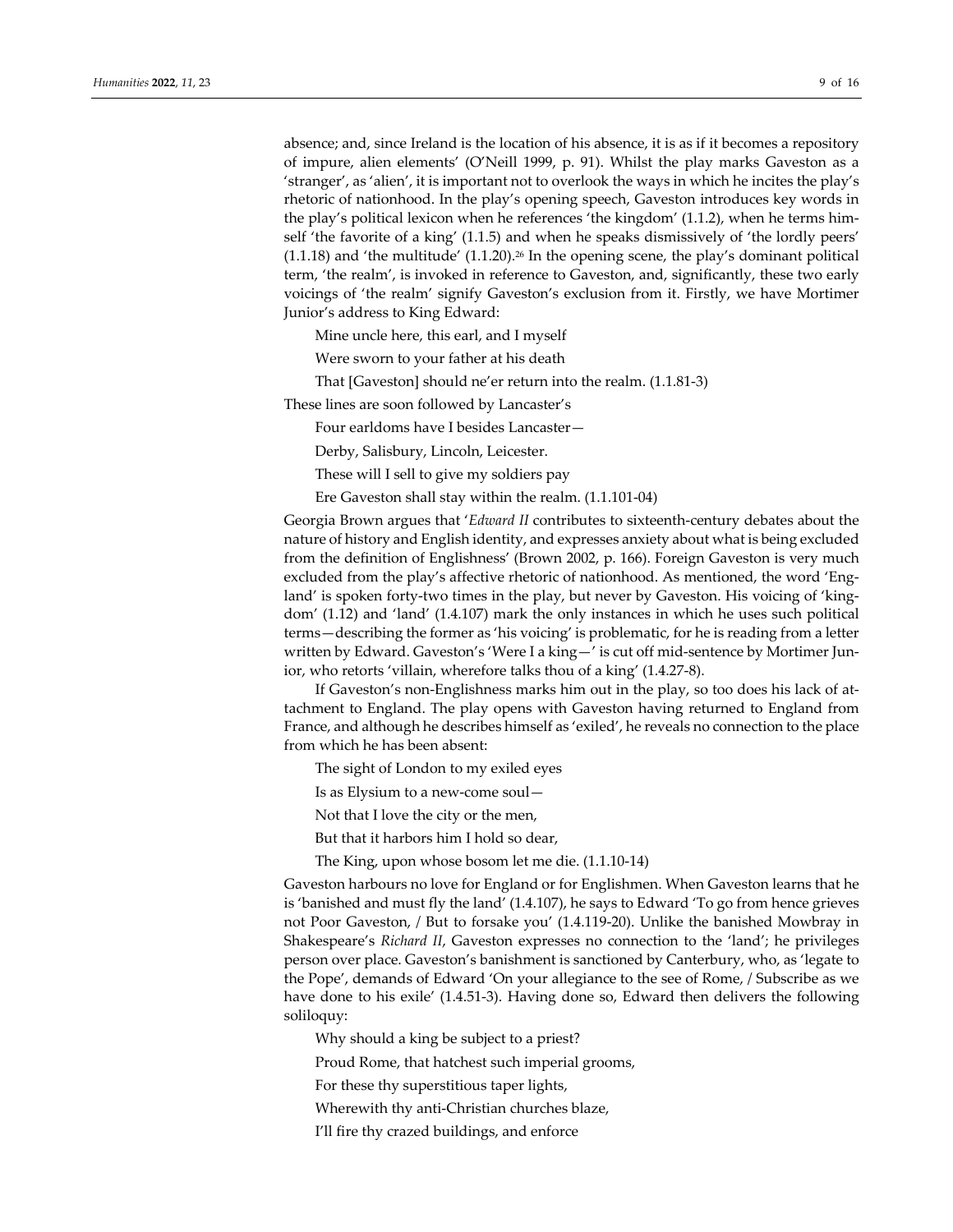The papal towers to kiss the lowly ground.

With slaughtered priests may Tiber's channel swell

And banks raised higher with their sepulchres!

As for the peers that back the clergy thus,

If I be king, not one of them shall live. (1.4.96‐105)

Brown describes these lines as 'the play's most tub-thumping piece of nationalism'. 'This', she adds, 'is the stuff of Reformation nationalism' (Brown 2002, p. 182). However, as a speech with no on-stage audience, it falls on deaf ears. Edward's use of 'I' rather than the royal 'we' heightens the personal rather than public nature of his diatribe as does his hy‐ perbolic threat to kill the peers. Immediately after this speech, Edward says to the banished Gaveston 'Be governor of Ireland in my stead, / And there abide till fortune call thee home' (1.4.125-6). It is to this wider archipelagic context that I now wish to turn.

## **4. 'Great Edward Longshanks' Issue': England Beleaguered**

Holinshed's *Chronicles*' account of Edward II opens with his Welsh birth: 'Edward, the second of that name, the sonne of Edward the first, borne at Carnarvan [Caernarfon] in Wales' (Holinshed 1587, III, p. 318). In 1301, at the age of sixteen, Edward became the first son of an English monarch to acquire the title Prince of Wales. In this same year, King Edward II 'is recorded as having acquired a copy of a book 'de gestis regum Anglie', probably Geoffrey of Monmouth's *Historia regum Britanniae*, a work which was appropriate to his new status in Wales but also a reminder of the English crown's claims to supremacy over the entire island of Britain' (*ODNB*, 'Edward II [Edward of Caernarfon]'). When a young King Edward III is crowned near the play's close, Canterbury proclaims 'Long live King Edward, by the grace of God / King of England and Lord of Ireland' (5.4.73‐4), a title that mirrors his father's. In other words, Edward II inherited from his father a potential British and Irish, or archipelagic, rule, for he was King of England and Lord of Ireland; Wales, moreover, was subject to English control. According to R. R. Davies, 'never had the physical presence of English power, be it in the person of the king himself or that of his appointed representatives, or in mighty castles such as Harlech and Beaumaris in Wales and Roscommon and Ballymote in the west of Ireland, been so ubiquitously and awesomely present in the outer zones of the British Isles as in the last fifteen years or so of Edward I's reign' (Davies 2000, p. 26). This narrative of Edward I would have been available to Marlowe through Tudor chronicles, such as Holinshed's, that memorialise Edward I as an archipelagic monarch: that is, an English king who nearly became the first king of Britain and lord of Ireland:

But now to conclude with this noble prince king Edward the first, he was sure not onelie valiant but also politike, labouring to bring this diuided Ile, into one entier monarchie, which he went verie neere to haue atchiued, for whereas he was fullie bent to make a conquest of Scotland, in like case as he had alreadie doone of Wales, if he had liued any longer time to haue dispatched Robert le Bruce, that onelie stood in his waie, it was verie likelie that he should haue found none other to haue raised banner against him about the quarrell or title to the claime of that realme. (Holinshed 1587, III, p. 317)

*Edward II* registers a desire to 'bring this diuided Ile, into one entier monarchie'. Both Ed‐ ward and Isabella refer to 'this isle' (1.4.49; 2.4.17), and although both references are geographical they intimate possession of, if not dominion over, 'the isle'. This sense of Ed‐ ward's island-rule also manifests itself in the play's sole reference to Great Britain: namely, the King's 'the proudest peer of Brittany' (2.2.42), which David Bevington glosses as 'Great Britain'. If Edward's 'Brittany' ('Britanie' in the  $1594$  printed text<sup>27</sup>) is not a reference to Brittany, then to what does it refer? 'Britanie' could be read as an Anglocentric conflation of Edward's Anglo‐Welsh (and Irish?) rule or, and I think this is the likelier reading, as assuming English rule of the entire island of Britain.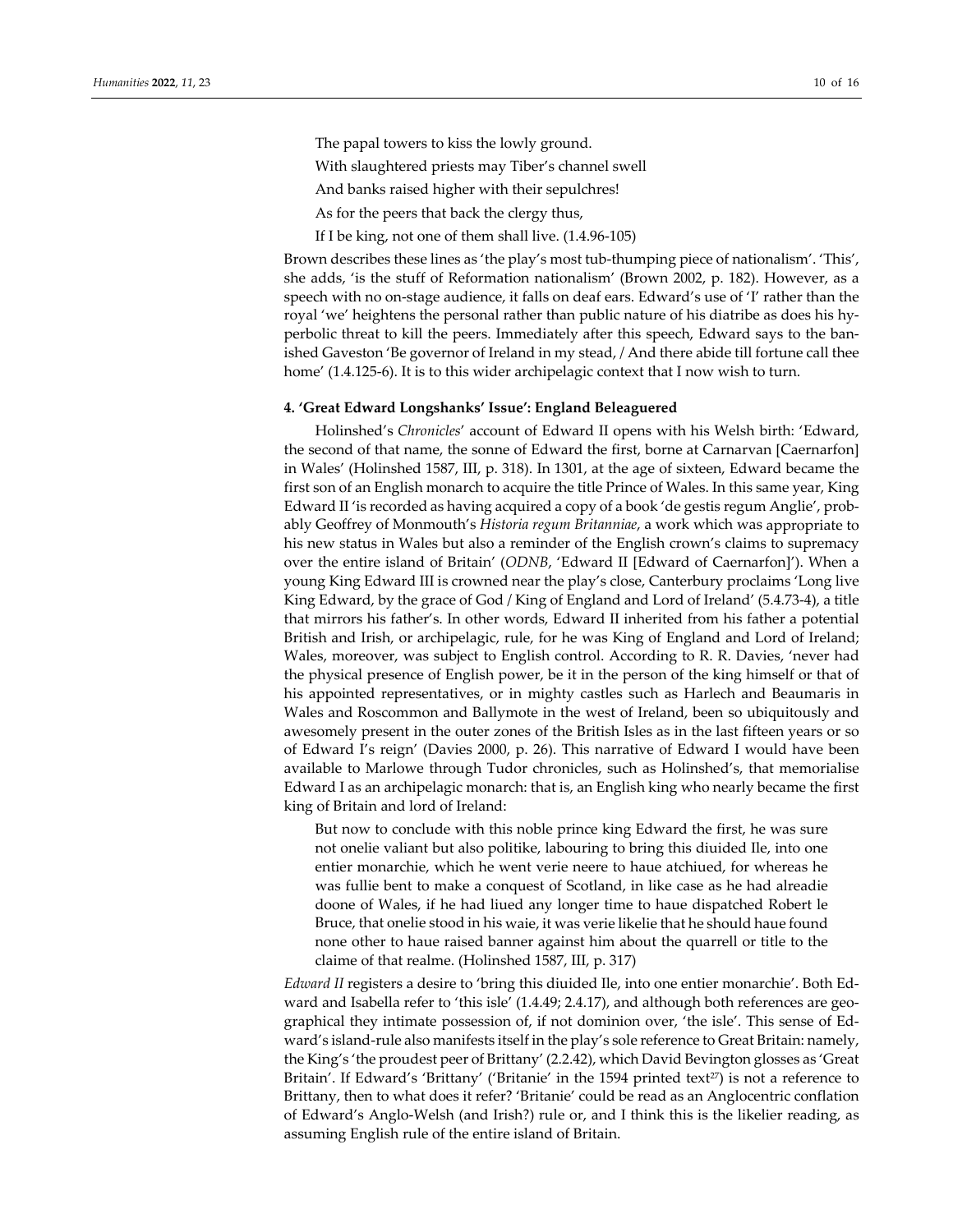Whilst Spencer Junior's reference to King Edward II as 'Great Edward Longshanks' issue' (3.1.12) designates Edward the son of King Edward I, it also evokes the memory of 'Longshanks' as 'The Hammer of the Scots'. Longshanks' military and political exem‐ plarity, however, functions in the play to underscore his son's failures as a king. Holin‐ shed's narrative of Edward II's reign is very much an archipelagic history, for much of it focusses on Ireland, Wales and, especially, Scotland, particularly in terms of war. Dominating the narrative is a sense of loss: 'In this meane time the Scots now that the truce was ended, entring with a strong power into England, destroied all countrie to Newcastell vpon Tine with fire and sword. The Welshmen with their capteine Griffin Loitis tooke the castles of Mole, Chirke, and Olono' (Holinshed 1587, III, p. 329). The history of Edward I is a narrative of a conquering, subjugating England; the history of Edward II is a history of an England beleaguered by hostile neighbours.

For Goran Stanivukovic and Adrian Goodwin, 'Marlowe contemporises the four‐ teenth‐century history of King Edward II by intersecting it with the relationship between England and Ireland in the sixteenth century' (Stanivukovic and Goodwin 2017, p. 382). Marlowe wrote *Edward II* within the larger geopolitical context of Queen Elizabeth's three‐ nation (England, Ireland, Wales) and two‐kingdom (England, Ireland) rule, with more than a 'glance' at Scotland, whose, monarch, King James VI, was the leading contender in the 1590s to succeed Elizabeth.<sup>28</sup> Situating the play within a larger archipelagic context, I want to suggest, affords a better understanding of its inscription of nationhood.

Less than forty lines into the play, Gaveston encounters a soldier 'that hath served against the Scot' (1.1.33).29 Less than one hundred lines later, Mortimer Senior warns Ed‐ ward 'Wilshire hath men enough to save our heads (1.1.126), and it has been suggested that 'Wilshire' is a 'compositor's misreading, or misunderstanding, of some form of "Welshry"' (Gill 1980, p. 159), which makes sense given that the historical Roger Morti‐ mer, first Lord Mortimer of Chirk, served as justice over the entire principality of Wales. The play's first reference to Ireland comes in the form of Edward's 'Be governor of Ireland in my stead (1.4.125), spoken to Gaveston in the wake of his banishment. The play's archi‐ pelagic context surfaces in act 1, scene 4, where Edward, after learning of Gaveston's re‐ peal, elevates the Earl of Pembroke, makes Mortimer Junior 'Lord Marshall of the realm' (1.4.355), makes 'Lord Mortimer of Chirke' general of the 'levied troops / That now are ready to assail the Scots' (1.4.358, 361-2), and sends a warrant for Gaveston's return from Ireland. At this moment in the play, 'England' (1.4.357) and 'the King of England' (1.4.365) are figured as 'quiet', 'safe' (1.4.357) and 'strong' (1.4.365), a situation, as Isabella observes, dependent on Edward 'Having the love of his renowned peers' (1.4.366). In other words, the peers' 'love' bolsters not just Edward's English but also his archipelagic rule, which in turn safeguards England. Act 1 concludes with Mortimer Senior's 'I must to Scotland', which, on one hand, looks forward to an extension of English archipelagic dominion but, on the other, provokes a troubled cultural memory, for the play's audience and readers would have been all too familiar with the heavy defeat the English received at the hands of the Scots during Edward II's reign.

Marlowe follows Holinshed in presenting Edward's rule as a failure geopolitically. This is especially true of the play's references to the Battle of Bannockburn (1314). Hopkins suggests that the play's 'stress on Edward's defeat at Bannockburn … may well have been flattering to James of Scotland, to whom Marlowe might perhaps have been looking as a potential future patron' (Hopkins 2010, pp. 336–37). Perhaps it makes more sense to think of the play's invocations of Scotland in relation to the Elizabethan succession crisis, which no doubt took on more force for readers of the 1598 quarto of the play. Elizabethan dis‐ course on the succession, especially as it concerned King James VI, was attended by uncertainty about new‐figured relations between England and Scotland. From the vantage point of the 1590s, the accession of a Scottish monarch to England's throne could result in the first historical instance of a foreign monarch extending their rule over four nations (England, Ireland, Scotland, Wales) and three kingdoms (England, Ireland, Scotland). The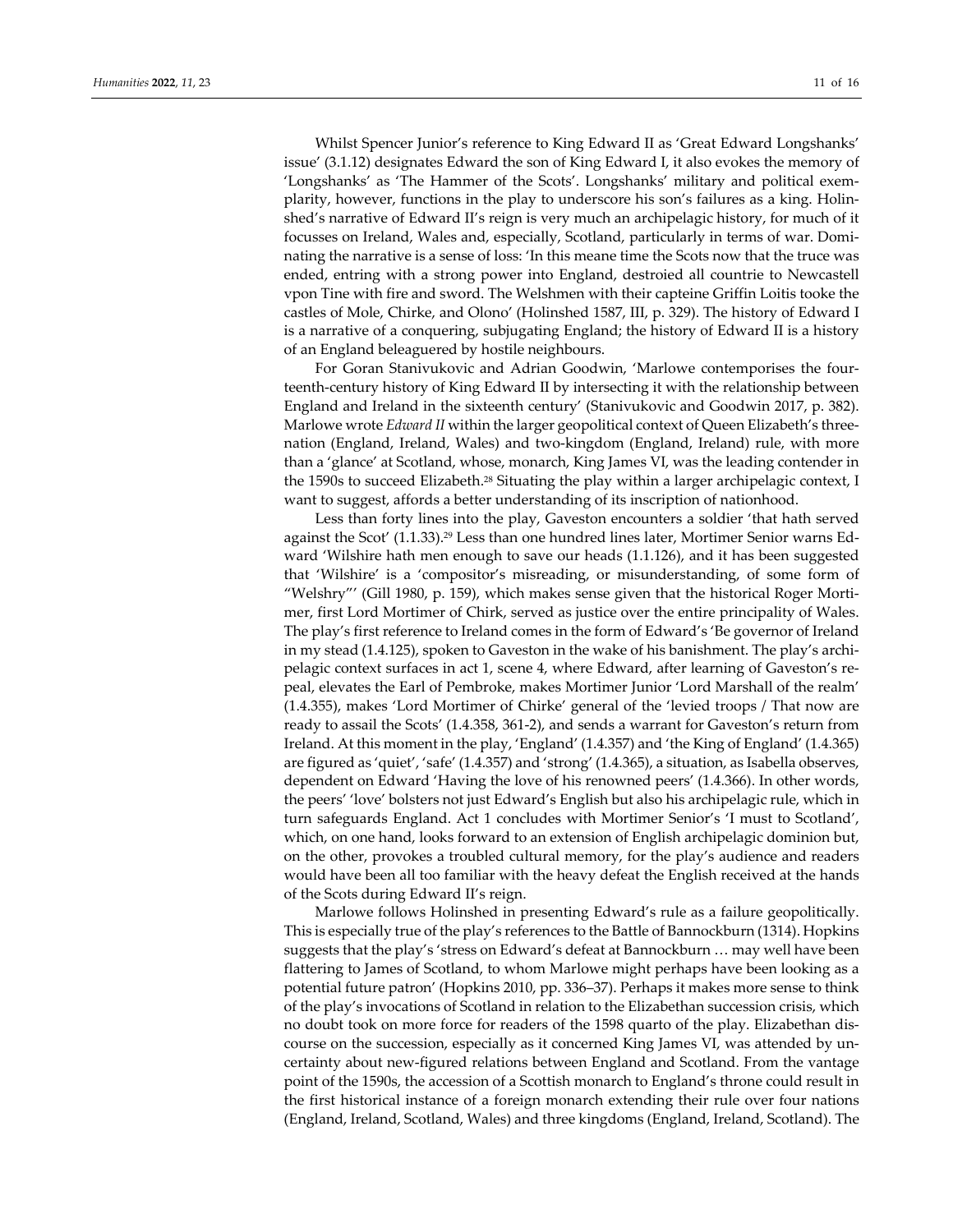play's Anglo‐Scottish violence, therefore, can be read as reflecting public concerns about the succession and about threats to England's national sovereignty.

According to Robert Crawford, the historical King Edward II commissioned a poet to accompany his army to Scotland in 1314 in order to record in the form of a Latin poem England's certain victory over Scotland. 'This poem', Crawford writes, 'would enhance Edward's prestige, making clear that the might of one of Europe's great monarchies had put paid to Scotland's tenacious but absurd claims to independence' (Crawford 2014, p. 20). Bannockburn did nothing to enhance Edward's prestige. Holinshed describes how Edward

with a mightie armie brauelie furnished, and gorgiouslie apparelled, more seemelie for a triumph, than meet to incounter with the cruell enimie in the field, entred Scotland, in purpose speciallie to rescue the castell of Sterling, as then besieged by the Scotishmen. But at his approching neere to the same, Robert Bruce was readie with his power to giue him battell. In the which king Edward nothing doubtfull of losse, had so vnwiselie ordered his people, and confounded their ranks, that euen at the first ioining, they were not onelie beaten downe and ouerthrowne, by those that coped with them at hand, but also were wounded with shot a farre off, by those their enimies which stood behind to succour their fellowes when need required, so that in the end the Englishmen fled to saue their liues, and were chased and slaine by the Scots in great number. (Holinshed 1587, III, p. 322)

Marlowe clearly has this passage in mind when he has Mortimer Junior say

When wert thou in the field with banner spread

But once? And then thy soldiers marched like players,

With garish robes, not armor; and thyself,

Bedaubed with gold, rode laughing at the rest,

Nodding and shaking of thy spangled crest,

Where women's favors hung like labels down. (2.2.181‐6)

To which Lancaster adds

And thereof came it that the fleering Scots,

To England's high disgrace, have made this jig:

"Maids of England, sore may you mourn,

For your lemans you have lost at Bannocksbourn,

With a heave and a ho!

What, weeneth the King of England

So soon to have won Scotland?

With a rumbelow!" (2.2.187‐94)

England's shameful defeat at Bannockburn is yet another example of the play's representation of Edward's woefully incompetent rule, but it also figures centrally in the play's anxious inscription of nationhood as England is threatened by internal as well as external forces.

When news arrives of Mortimer Senior's having been 'taken prisoner by the Scots' (2.2.115), a fierce debate between the peers and Edward regarding Mortimer Senior's ran‐ som ensues. This leads to the play's defining archipelagic moment, not to mention one of the most scathing attacks on Edward's rule:

LANCASTER. Look for rebellion; look to be deposed.

Thy garrisons are beaten out of France,

And lame and poor lie groaning at the gates.

The wild O'Neill, with swarms of Irish kerns,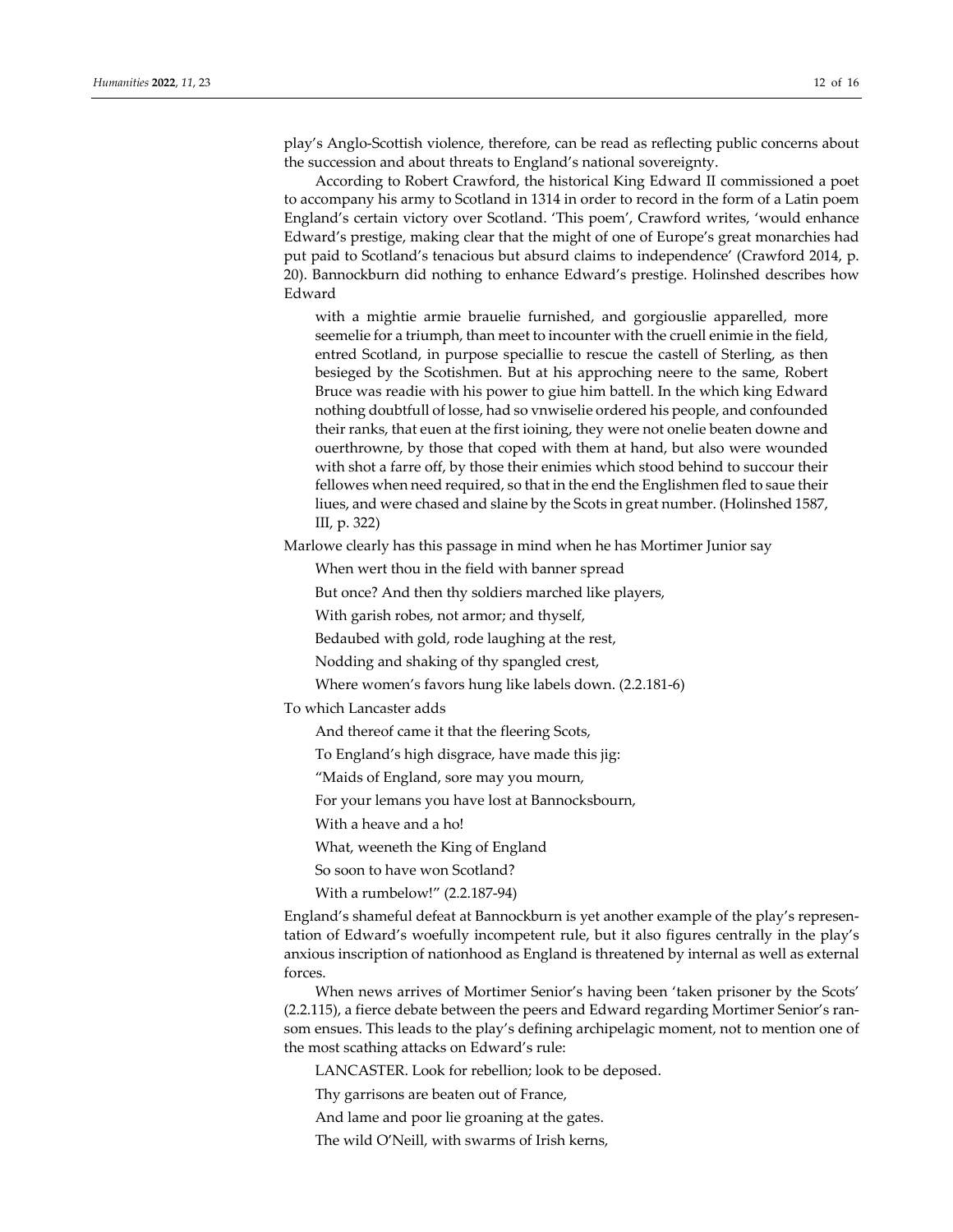Lives uncontrolled within the English pale.

Unto the walls of York the Scots made road,

And, unresisted, drave away rich spoils.

MORTIMER JR. The haughty Dane commands the narrow seas,

While in the harbor ride thy ships unrigged. (2.2.156‐67)

These lines present an England beleaguered from almost all sides, the exception being Wales, in which the play sets one scene and, moreover, which the play presents more favourably than the chronicle sources.<sup>30</sup> Lancaster's reference to the loss of English possessions in France is recorded in the chronicle sources; however, it also functions as an unsettling reminder of the not-too-distant Tudor loss of England's last continental possession, Calais, in 1558. The Scottish assault on York posits an encroaching Scotland, which is reinforced by Lancaster's 'The northern borderers, seeing their houses burnt, / Their wives and children slain, run up and down, / Cursing the name of thee and Gaveston' (2.2.178‐80). The 'wild O'Neill' is the most obvious example of Marlowe's conscious anachronism, as one editor of the play notes: 'The printed sources make no mention of the O'Neill who was actually involved in the Irish hostilities of 1315–1318; but the "wild" O'Neills, Turlough Liuneach and Hugh, Earl of Tyrone, were persistently troubling the "Pale" (area of supposedly stable English administration) throughout the 1580s and 1590s' (Marlowe 1994, p. 104). Here, Marlowe seems more indebted to contemporary accounts of the beginnings of what would come to be called the Nine Years War than he is to Holinshed's account of Edward II's reign.31 Because Mortimer Junior's reference to the 'haughty Dane' is not upon historical record, Marlowe's addition works to heighten the sense of an England under siege, amplifying the threat that Edward's weak rule poses to the interests of the political nation.

As mentioned, the initial 1594 publication of Marlowe's *Edward II* was followed by three subsequent early modern editions, published in 1598, 1612 and 1622. What made this play popular among Elizabethan and Jacobean readers? Perry cogently argues that later editions of *Edward II*, especially the 1612 and 1622 publications, had everything to do with the cultural and political unease produced by the favouritism rampant in King James VI and I's court.<sup>32</sup> I would add that the play's republican reimaginings also appealed to its English readers. The play's endorsement of elective monarchy, for instance, can be read as anticipating the dissident voices of select MPs in the 1614 English Parliament who 'dared to argue that James was in fact a king not only "by blood" but also by election "because in passing from Scotland to England he was called and to some extent chosen"' (Doran and Kewes 2014, p. 12). Furthermore, given James's desire to unify Great Britain, and given the fierce parliamentary resistance to James's desired Anglo‐Scottish union, we should not overlook the ways in which the archipelagic angles in Marlowe's 'English' his‐ tory play would have interested Jacobean readers, especially those English MPs who fa‐ voured an incorporating union with Scotland. Marlowe may have foreseen James's accession to the English throne, but he could not have predicted the debates on Anglo‐Scottish union, the divine right of kings, the ancient constitution, parliamentary prerogative and national sovereignty that surfaced in the early years of James's English reign, when Eng‐ land's Scottish monarch alienated himself from his English Parliament as well as many of his English subjects. His play, not surprisingly, proved to be just as topical for Jacobean readers as it was for Elizabethan readers.33

**Funding:** This research received no external funding.

**Conflicts of Interest:** The author declares no conflict of interest.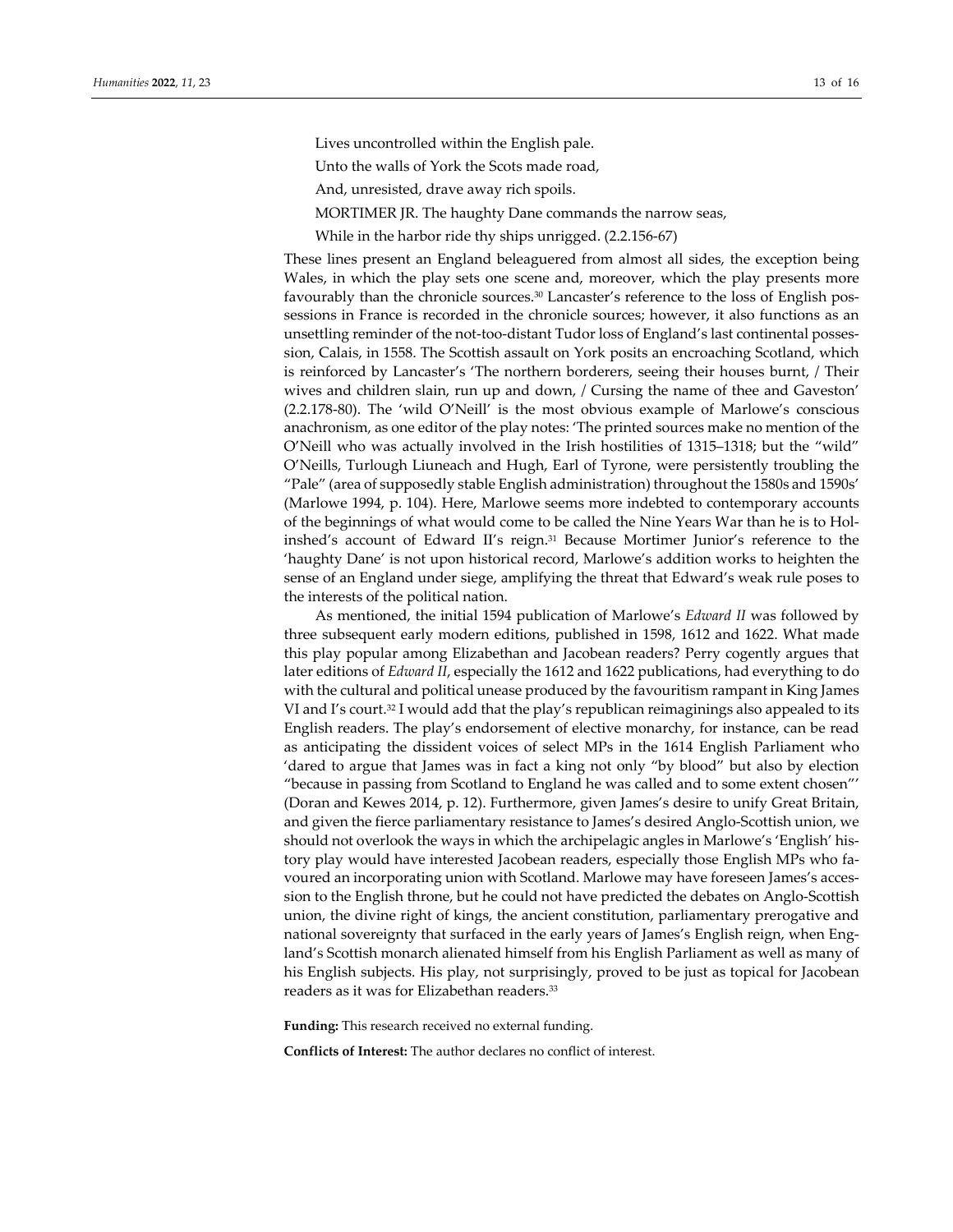## **Notes**

- 1. 'In the work of Munday, Chettle, Heywood, Dekker, and their collaborators, common people and their upperclass champions occupy the central place' (Helgerson 1992, p. 234).
- 2. 'Marlowe's republican authorship', Patrick Cheney argues, 'does not show a patriotic political program' (Cheney 2006, p. 43). In this essay I take issue with this statement.
- 3. Unless noted otherwise, all subsequent references are to this text and will be given as (act.scene.line(s)).
- 4. When citing Holinshed's *Chronicles*, I follow *The Oxford Handbook of Holinshed's* Chronicle's referencing system.
- 5. Of the play's five uses of 'tyrant' and related words ('tyrannize' and 'tyrannous'), the first three are directed at Edward II, the last two, spoken by Edward, are directed at Mortimer Junior.
- 6. According to Holinshed's *Chronicles*, Edward 'made [Gaveston] ruler of Ireland as his deputie there' (Holinshed 1587, III, p. 320).
- <sup>7.</sup> Significantly, 'nation' (4.3.35) is the word of a Frenchman, Levune, although it is spoken by Spencer Junior whilst reading from Levune's letter.
- 8. Marlowe's main source for *Edward II*, Holinshed's *Chronicles*, also uses 'realm' most frequently to refer to 'England', followed by 'the land' and 'commonwealth'. 'Country' and 'kingdom' are used less frequently, and 'the English nation' just once.
- 9. 'Kingship', Anderson notes, 'organizes everything around a high center. Its legitimacy derives from divinity, not from populations, who, after all, are subjects, not citizens' (Anderson 1991, p. 19).
- 10. Perry describes Smith's England as 'something like a monarchical republic … a state in which the absolute powers accorded to the king in many areas coexist with and are balanced by parliament and customary law' (Perry 2006, p. 186). See also McLaren (1999) and for Person's *Conference* Kewes (2019).
- 11. Hadfield describes Marlowe's *Edward II* as 'a further republican context for Shakespeare's early histories' (Hadfield 2005, p. 105). On Marlowe's contributions to the plays to which scholars commonly refer as *1 Henry VI*, *2 Henry VI* and *3 Henry VI*, see, for example, Burrows and Craig (2017). See also Cadman (2015), who explores republican interrogations of sovereign-subject relations in late Elizabethan and early Jacobean 'closet drama'.
- <sup>12.</sup> Paulina Kewes cites Hadfield and Cheney as examples of literary critics who 'have strained Collinson's argument in a bid to cast some of Elizabethan England's most illustrious writers, notably Shakespeare and Marlowe, as somehow capable of sus‐ taining those progressive beliefs often uncritically associated with modern liberal democracies' (Kewes 2015, p. 623). Both Hadfield and Cheney, it should be noted, argue that Shakespeare and Marlowe retrieve 'progressive beliefs' from ancient Roman texts and culture.
- 13. Hadfield labels Shakespeare's three *Henry VI* plays and *Richard III* 'Shakespeare's *Pharsalia*'. Marlowe, of course, translated the first book of Lucan's *Pharsalia*, which was published posthumously in 1600, although it is referenced seven years earlier in the Stationers' Register.
- 14. On Edward II's reign, see Fryde (1979). Marlowe's *Edward II*, Fryde suggests, 'has captured the essential atmosphere of [Ed‐ ward's and the Despenser's] regime perhaps better than any historian has since been able to do' (Fryde 1979, p. 7).
- 15. It is interesting that Edward terms Mortimer Junior, whom the play designates 'Protector', rather than Prince Edward as a 'new elected king'.
- <sup>16.</sup> Paulina Kewes claims that *Edward II* 'casts election as unconstitutional and inextricably linked with Catholic resistance theory' (Kewes 2013, p. 503), but she bases this argument on one speech by Edward—'Why should a king be subject to a priest?' (1.4.96)—and therefore neglects the play's fuller articulation of elective monarchy.
- <sup>17.</sup> The historical Sir William Trussell served as Proctor of Parliament, and played a crucial role in Edward's deposition: see Roy Martin Haines's entry on Trussell in the *ODNB* (2021).
- <sup>18.</sup> 'Regiment' is a key word in the play. It first occurs when Edward says to Gaveston 'for but to honor thee / Is Edward pleased with kingly regiment (1.1.163-4), revealing the King's commitment to private over public desire, and its second occurrence— 'to cross the seas with [Queen Isabella's] young son, / And step into his father's regiment' (3.3.50‐1)—foreshadows Edward's deposition.
- 19. Lisa Hopkins's article is a noticeable exception. Furthermore, Hopkins argues that not only *Edward II* but all of Marlowe's plays have yet to be explored in a larger archipelagic context: 'in the growing push to map the extent of English Renaissance drama's engagement with the ways in which the previously securely separate territories of England, Scotland, Ireland, and Wales were and were not being moulded into a unified and cohesive "Great Britain", relatively little attention has been paid to the plays of Christopher Marlowe' (Hopkins 2010, p. 325).
- <sup>20.</sup> For a survey of readings of Edward and Gaveston's same-sex relationship as well as an intelligent critical commentary, see Crewe (2009). For an account of King Edward II's reception in the medieval and early modern periods, especially in literary texts and in relation to discourses of sexual transgression, see Heyam (2020). For readings of nationhood in the play that highlight Gaveston's sexuality, see Bianco (2007) and Stanivukovic and Goodwin (2017).
- 21. On favouritism and social status, see Siemon (2018) and Stewart (2018).
- <sup>22</sup>. I am indebted here to the *ODNB* entry on 'Gaveston, Piers, earl of Cornwall'.<br><sup>23</sup>. Iohn Stow describes Edward as 'disposed to lightnesse haunting the company
- 23. John Stow describes Edward as 'disposed to lightnesse, haunting the company of vile persons, and giuē wholy to the pleasure of the bodye, not regarding to gouerne his common weale by discretion and iustice' (Stow 1580, p. 325).
- <sup>24.</sup> Edward's 'Fawn not on me, French strumpet' (1.4.145), which he directs to the Queen, is the sole exception.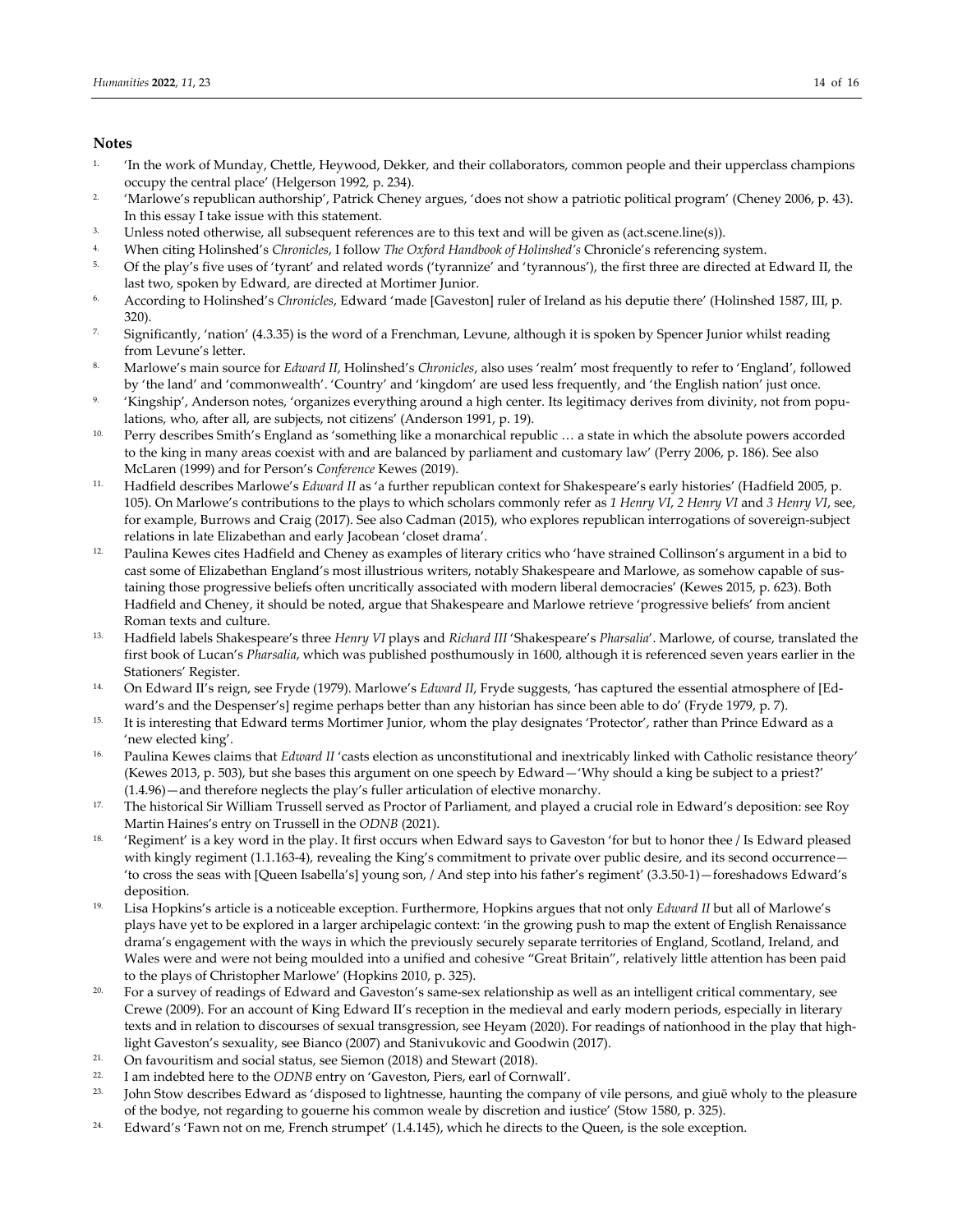- <sup>25.</sup> Similarly, Bianco argues that 'Ireland materialises in the figure of Gaveston, who, as governor of Ireland, comes to embody the dangerousness that Ireland poses to the sanctity of the English nation and to the purity of English national identity' (Bianco 2007, para 4).
- 26. Gaveston's use of 'lordly' denotes 'Arrogant, haughty, imperious, disdainful' (*OED* 2021, *adj.*3).
- 27. The earliest printed version of the play gives 'Britanie' (Marlowe 1594, D3v), a spelling of Britain that also appears in the First Folio—spoken by Iachimo in *Cymbeline*.
- 28. Hopkins notes that *Edward II* 'glances at Ireland, Scotland, and Wales as well as England (Hopkins 2010, p. 337); my point is that the play does much more than glance at these neighbour nations.
- <sup>29.</sup> In terms of the play's Anglo-Scottish warfare, the key battle is Bannockburn. The Soldier's reference to having served against the Scot cannot be to Bannockburn, for that battle occurred after Gaveston's return to England from France.
- 30. I have in mind Mortimer Junior's 'You, Rice ap Howell, / Shall do good service to Her Majesty/Being of countenance in your country here, / To follow these rebellious runagates' (4.6.73‐6).
- <sup>31.</sup> Ample space is, however, given over in the chronicle sources to Edward Bruce's military exploits in Ireland during Edward II's reign.
- <sup>32.</sup> 'The central native exemplum of passionate and corrupting favoritism, for Elizabethan and early Stuart writers, is clearly the tale of the reign, deposition, and murder of King Edward II' (Perry 2006, p. 185).
- 33. On the magistrate John Newdigate's topical reading of *Edward II* in the wake of Essex's failed rebellion, see Keenan (2006).

#### **References**

Anderson, Benedict. 1991. *Imagined Communities: Reflections on the Origin and Spread of Nationalism*, Rev. ed. London: Verso. Bartels, Emily C. 1993. *Spectacles of Strangeness: Imperialism, Alienation, and Marlowe*. Philadelphia: University of Pennsylvania Press. Bianco, Marci. 2007. To Sodomize a Nation: *Edward II*, Ireland, and the Threat of Penetration. *Early Modern Literary Studies* Special

- Issue 16: 11.1‐21. Available online: http://purl.oclc.org/emls/si‐16/bianedii.htm (accessed on 19 June 2021). Brown, Georgia E. 2002.'Tampering with the Records: Engendering the Political Community and Marlowe's Appropriation of the
- Past in *Edward II*. In *Marlowe's Empery: Expanding His Critical Contexts*. Edited by Sarah Munson Deats and Robert A. Logan. Newark: University of Delaware Press, pp. 164–87.
- Burrows, John, and Hugh Craig. 2017. The Joker in the Pack?: Marlowe, Kyd and the Co‐authorship of *Henry VI, Part 3*. In *The New Oxford Shakespeare: Authorship Companion*. Edited by Gary Taylor and Gabriel Egan. Oxford: Oxford University Press, pp. 194– 217.
- Cadman, Daniel. 2015. Sovereigns and Subjects in Early Modern Neo-Senecan Drama: Republicanism, Stoicism and Authority. Farnham: Ashgate.
- Calhoun, Craig. 1997. *Nationalism*. Minnesota: University of Minnesota Press.
- Cheney, Patrick. 2006. "Defend his freedom' gainst a monarchy": Marlowe's Republican Authorship. In *Textual Conversations in the Renaissance: Ethics, Authors, Technologies*. Edited by Benedict S. Robinson and Zachary Lesser. London: Routledge, pp. 27–45.
- Cheney, Patrick. 2009. *Marlowe's Republican Authorship: Lucan, Liberty, and the Sublime*. Basingstoke: Palgrave Macmillan.
- Collinson, Patrick. 1990. *De Republica Anglorum, or History with the Politics Put Back*. Cambridge: Cambridge University Press.
- Crawford, Robert. 2014. *Bannockburns: Scottish Independence and Literary Imagination, 1314–2014*. Edinburgh: University of Edinburgh Press.
- Crewe, Jonathan. 2009. Disorderly Love: Sodomy Revisited in Marlowe's *Edward II*. *Criticism* 51: 385–99.
- Davies, R. R. 2000. *The First English Empire: Power and Identities in the British Isles, 1093–1343*. Oxford: Oxford University Press.
- Doran, Susan, and Paulina Kewes, eds. 2014. *Doubtful and Dangerous: The Question of Succession in Late Elizabethan England.* Manches‐ ter: Manchester University Press.
- Fryde, Natalie. 1979. *The Tyranny and Fall of Edward II, 1321‐6*. Cambridge: Cambridge University Press.
- Gill, Roma. 1980. Mortimer's Men. *Notes and Queries* 27: 159.
- Greenfeld, Liah. 1992. *Nationalism: Five Roads to Modernity*. Cambridge: Harvard University Press.
- Hadfield, Andrew. 2005. *Shakespeare and Republicanism*. Cambridge: Cambridge University Press.
- Helgerson, Richard. 1992. *Forms of Nationhood: The Elizabethan Writing of England*. Chicago: University of Chicago Press.

Hertel, Ralf. 2014. *Staging England in the Elizabethan History Play: Performing National Identity*. Farnham: Ashgate.

- Heyam, Kit. 2020. *The Reputation of Edward II, 1305–1697: A Literary Transformation of History*. Amsterdam: Amsterdam University Press.
- Holinshed, Raphael. 1587. *The Firste Volume of the Chronicles of England, Scotlande, and Irelande*. London: STC 13569.5.
- Hopkins, Lisa. 2010. Englishmen Abroad: Mobility and Nationhood in *Dido, Queen of Carthage* and *Edward II*. *English* 59: 324–48.
- Keenan, Siobhan. 2006. Reading Christopher Marlowe's *Edward II*: The Example of John Newdigate in 1601. *Notes and Queries* 53: 452–58.
- Kewes, Paulina. 2013. History Plays and the Royal Succession. In *The Oxford Handbook of Holinshed's Chronicles*. Edited by Paulina Kewes, Ian W. Archer and Felicity Heal. Oxford: Oxford University Press, pp. 493–509.
- Kewes, Paulina. 2015. "A mere historian": Patrick Collinson and the Study of Literature. *History* 100: 609–25.